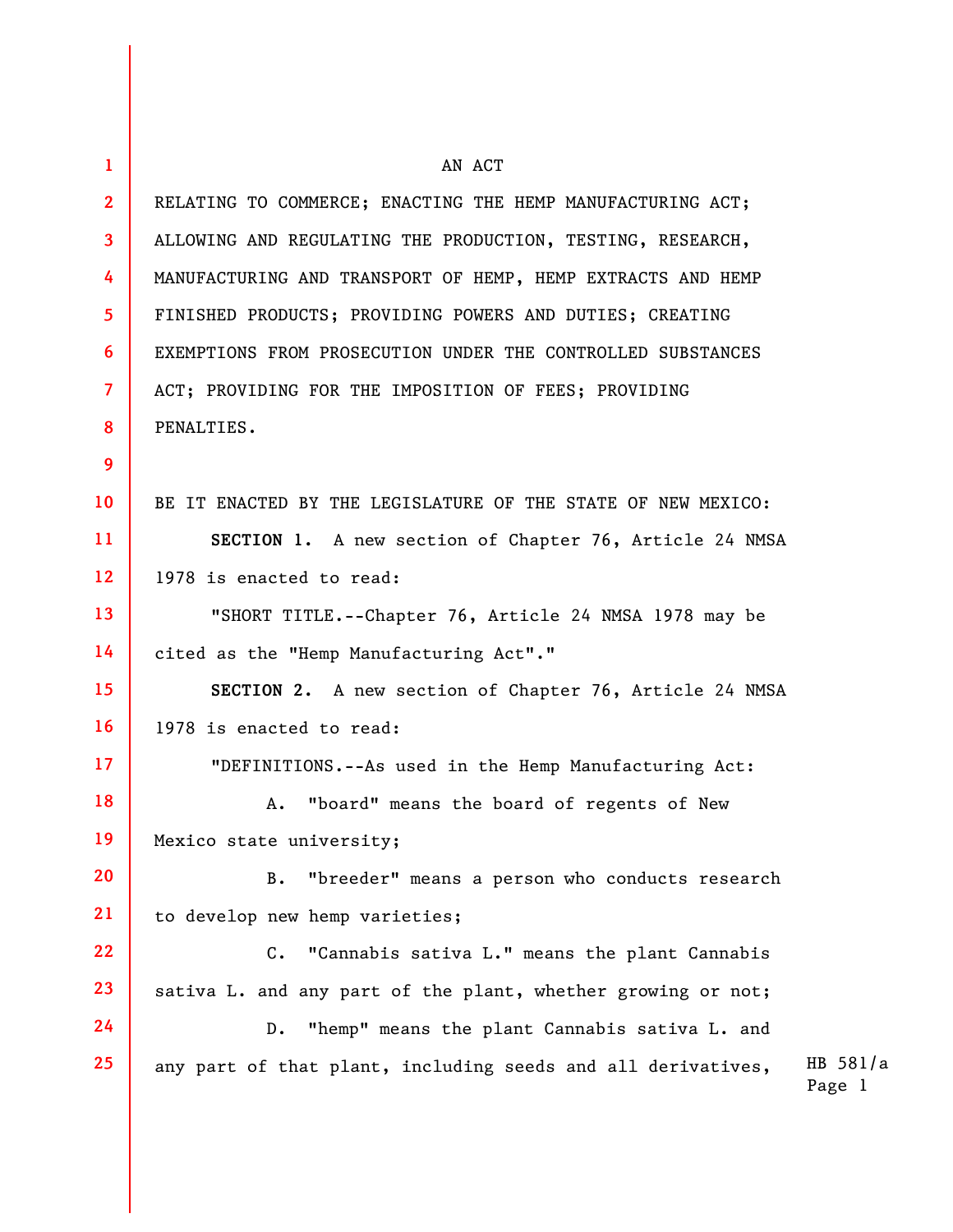extracts, cannabinoids, isomers, acids, salts and salts of isomers, whether growing or not, with a THC concentration of not more than three-tenths percent on a dry weight basis;

**1** 

**2** 

**3** 

**4** 

**5** 

**6** 

**7** 

**21** 

E. "hemp-derived material" means any material containing THC in any concentration derived from Cannabis sativa L. through any activity authorized pursuant to the Hemp Manufacturing Act;

**8 9 10**  F. "hemp extract" means oil derived from hemp, including cannabidiol, cannabidiolic acid and other identified and non-identified compounds;

**11 12 13 14 15**  G. "hemp finished product" means a hemp product that is intended for retail sale and containing hemp or hemp extracts that includes food, food additives and herbs for human use, including consumption, that has a THC content of not more than three-tenths percent;

**16 17 18 19 20**  H. "hemp manufacturer" means a person that extracts, processes or engages in other manufacturing activities regarding hemp, including manufacturing intermediate hemp-derived products and hemp finished products;

**22 23**  I. "hemp producer" means a person that cultivates and harvests hemp and includes a person that cultivates hemp plants for transfer to other hemp producers;

**24 25**  J. "intermediate hemp-derived product" means oil and extracts, including cannabidiol, cannabidiolic acid and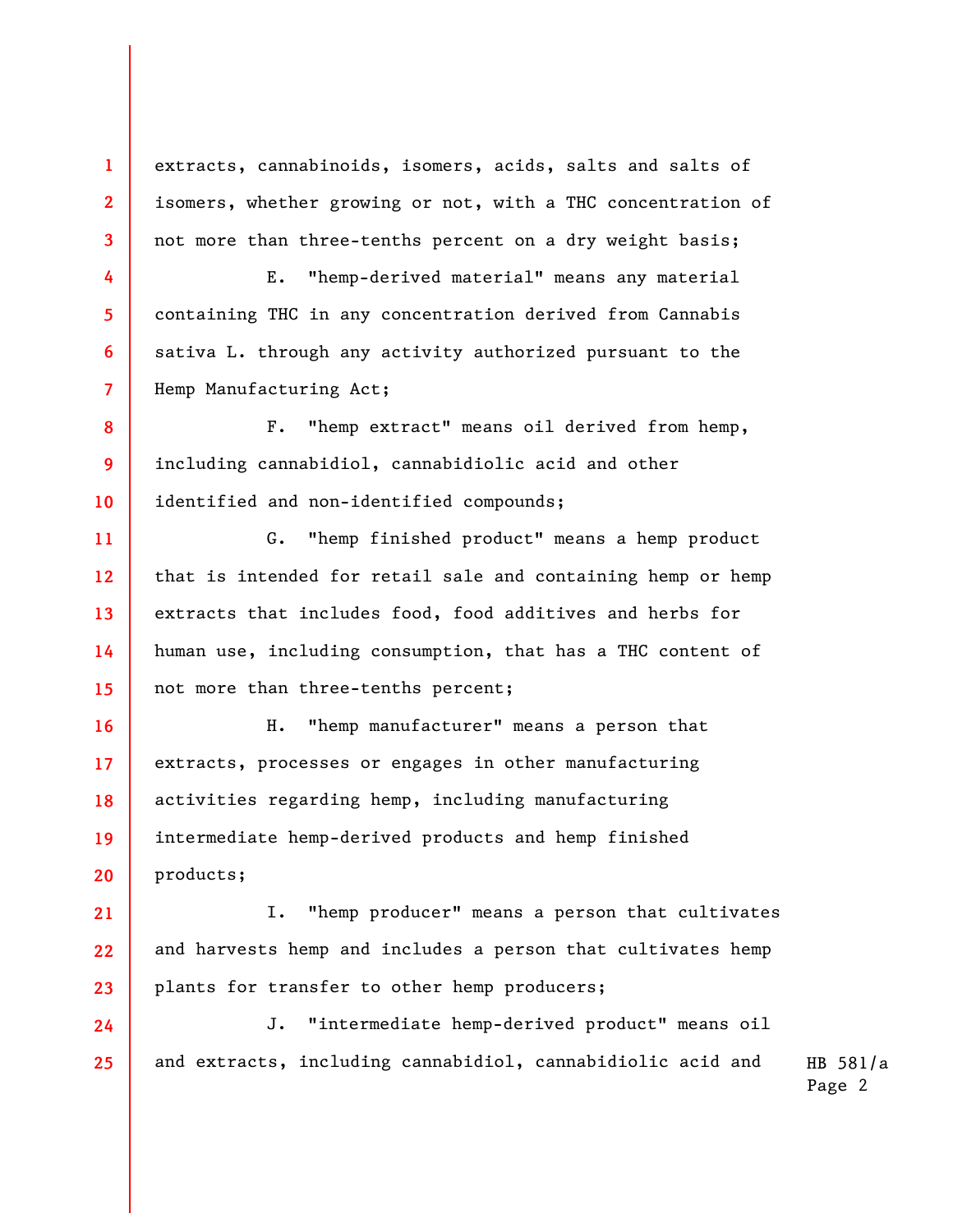**1 2**  other identified and non-identified compounds derived from hemp;

**3** 

**4** 

**5** 

**6** 

**7** 

**8** 

K. "manifest" means a form used for identifying the quantity, composition, origin, routing and destination of hemp-derived materials during transportation; and

L. "THC" means delta-9-tetrahydrocannabinol as measured using a post-decarboxylation method and based on percentage dry weight."

**9 10 SECTION 3.** A new section of Chapter 76, Article 24 NMSA 1978 is enacted to read:

**11 12**  "HARVEST CERTIFICATE OR OTHER AUTHORITY--REQUIREMENT-- ISSUANCE.--

**13 14 15 16 17 18 19 20**  A. A person licensed by the New Mexico department of agriculture may harvest hemp for distribution or sale only after obtaining from the department a harvest certificate for that hemp. The department shall issue a harvest certificate for hemp that meets the THC concentration required pursuant to the Hemp Manufacturing Act as demonstrated by an analysis performed by a person licensed pursuant to the Hemp Manufacturing Act.

**21 22 23 24 25**  B. A licensed hemp manufacturer may only buy or otherwise accept hemp that is accompanied by a harvest certificate issued for that hemp pursuant to this section, a document issued by a person licensed pursuant to Subsection C of Section 8 of the Hemp Manufacturing Act or other document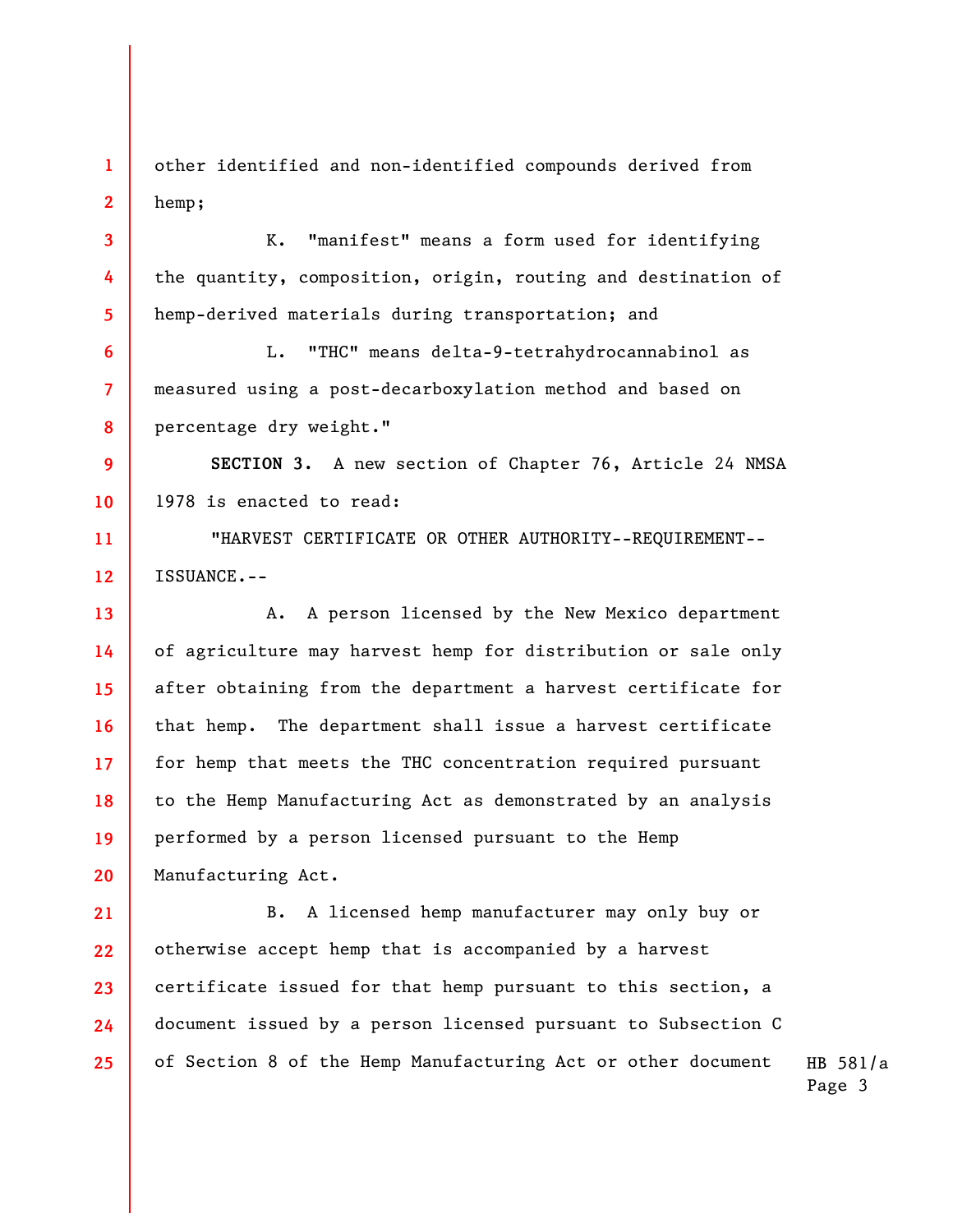**1 2 3**  recognized by the New Mexico department of agriculture demonstrating compliance with the provisions of the Hemp Manufacturing Act."

**4** 

**5** 

**6** 

**7** 

**8** 

**9** 

**10** 

**11** 

**24** 

**25** 

**SECTION 4.** A new section of Chapter 76, Article 24 NMSA 1978 is enacted to read:

"UNPROCESSED HEMP TESTING LABORATORIES--REQUIREMENTS.--

A. The New Mexico department of agriculture shall issue licenses pursuant to rules issued under Subsection C of this section for the analysis of unprocessed Cannabis sativa L. samples for use in determining eligibility for a harvest certificate.

**12 13 14 15**  B. A person shall not analyze unprocessed Cannabis sativa L. samples for use in determining eligibility for a harvest certificate unless the person is licensed by the New Mexico department of agriculture to engage in that activity.

**16 17**  C. The board, on behalf of the New Mexico department of agriculture, shall adopt rules that include:

**18 19 20 21 22 23**  (1) procedures for the issuance, denial, renewal, suspension or revocation of a license issued by the New Mexico department of agriculture for the analysis of unprocessed Cannabis sativa L. samples, including license terms and procedures for appeal of a denial, suspension or revocation that include notice and opportunity for a hearing;

(2) qualifications for licensure that include the demonstrated ability to analyze THC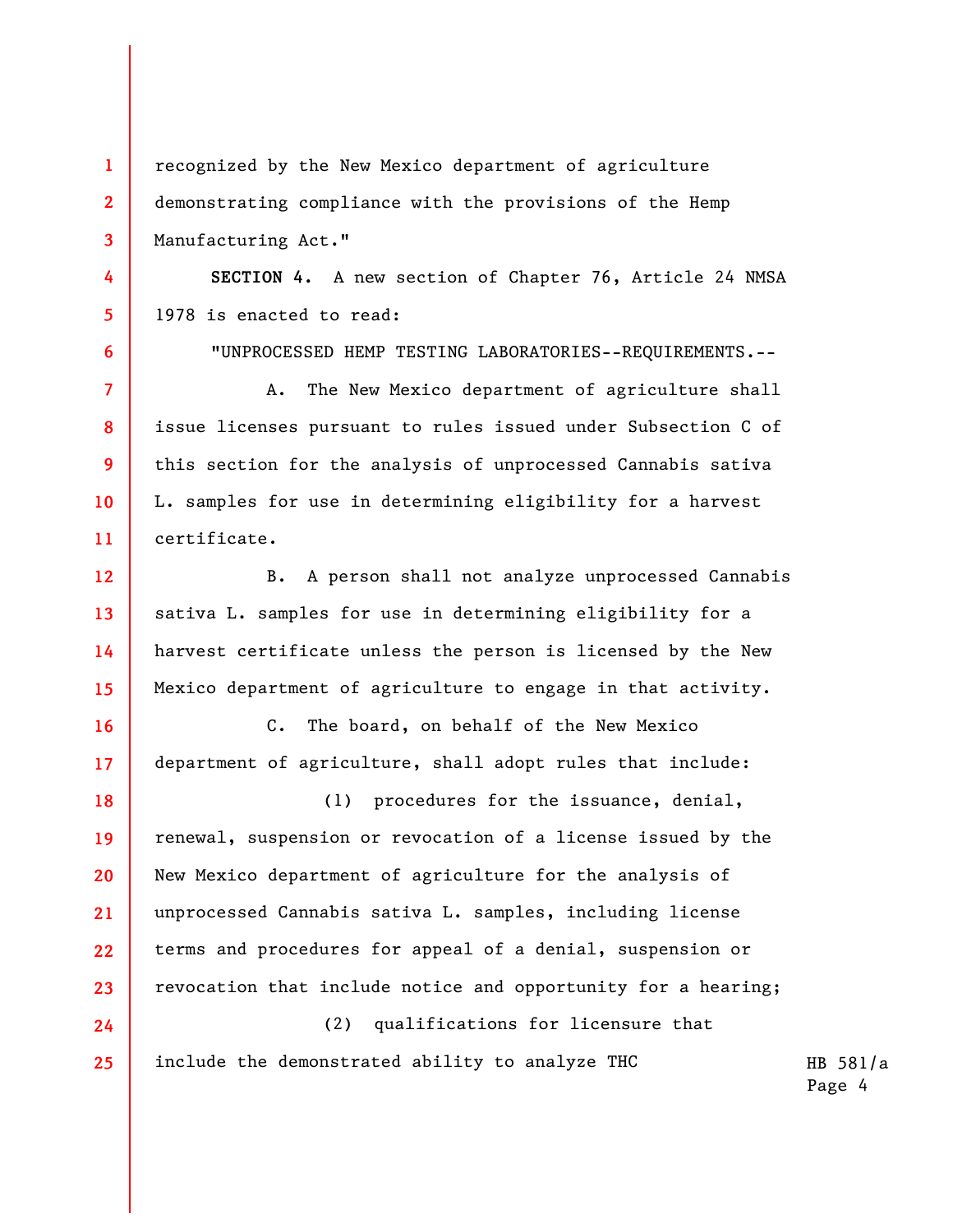**1 2 3 4 5 6 7 8 9 10 11 12 13 14 15 16 17 18 19 20 21 22 23 24 25**  concentrations in Cannabis sativa L.; (3) proficiency standards and requirements for storage, recordkeeping and inspections; (4) requirements that unprocessed Cannabis sativa L. samples containing THC levels of more than three-tenths percent be disposed of according to specified methods; and (5) licensing fees not to exceed the lesser of one thousand dollars (\$1,000) or the cost of administration of a license issued pursuant to this section. D. A license issued pursuant to this section does not relieve a licensee of the responsibility to obtain other licenses or permits required by law." **SECTION 5.** A new section of Chapter 76, Article 24 NMSA 1978 is enacted to read: "HEMP BREEDER--REQUIREMENTS--EXEMPTIONS.-- A. The New Mexico department of agriculture shall issue licenses pursuant to rules issued under Subsection C of this section to breed Cannabis sativa L. to produce new hemp varieties. B. A person shall not breed Cannabis sativa L. to produce new hemp varieties unless the person is licensed by the New Mexico department of agriculture or licensed pursuant to Subsection C of Section 8 of the Hemp Manufacturing Act to engage in that activity.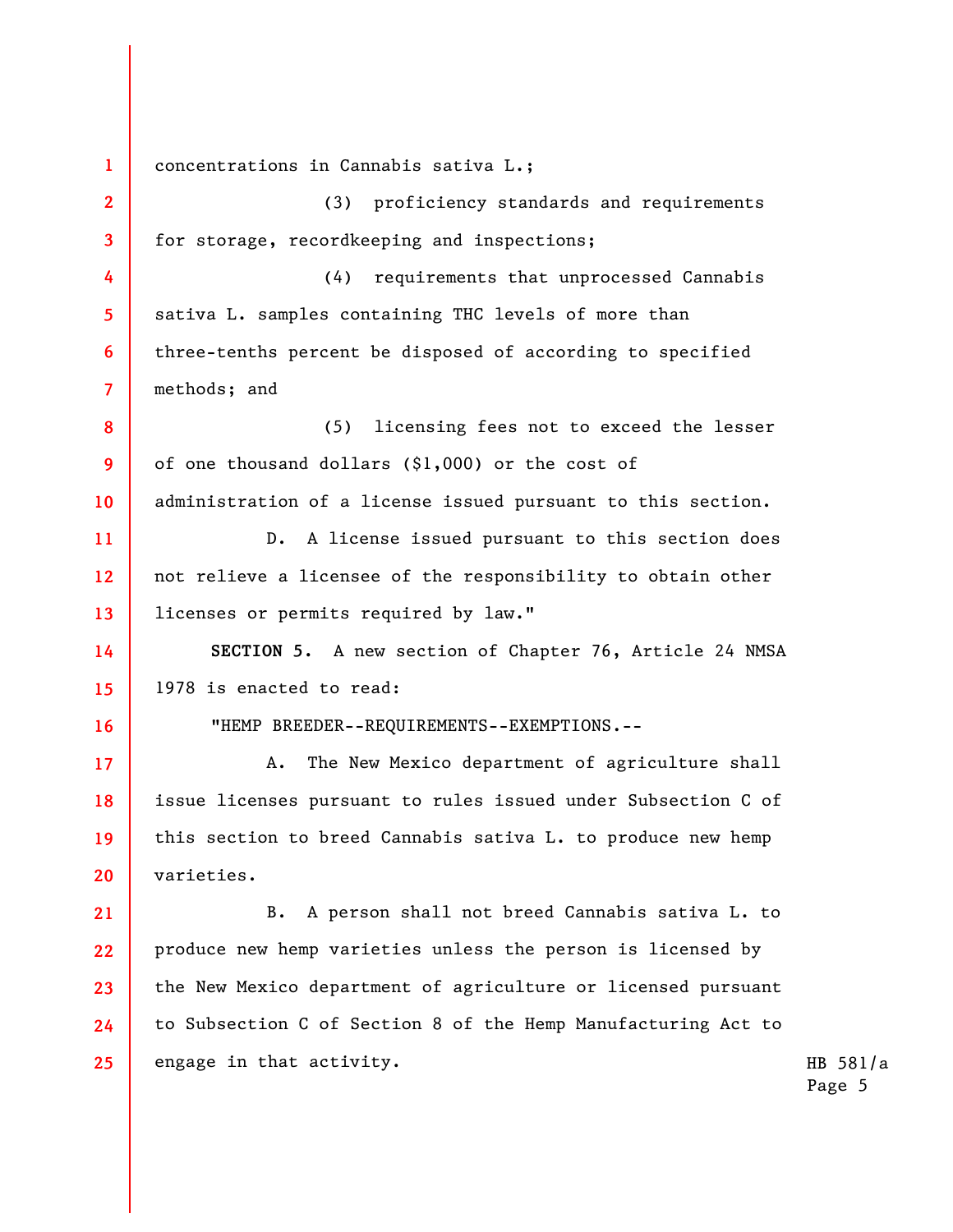HB 581/a **1 2 3 4 5 6 7 8 9 10 11 12 13 14 15 16 17 18 19 20 21 22 23 24 25**  C. The board, on behalf of the New Mexico department of agriculture, shall adopt rules that include: (1) procedures for the issuance, denial, renewal, suspension and revocation of a license issued by the New Mexico department of agriculture to breed Cannabis sativa L. to produce new hemp varieties, including license terms and procedures for appeal of a denial, suspension or revocation that include notice and opportunity for a hearing; (2) qualifications for licensure that include the demonstrated ability to breed Cannabis sativa L. to produce new hemp varieties under secure conditions; (3) proficiency standards and requirements for storage, recordkeeping and inspections; (4) requirements that Cannabis sativa L. containing THC levels of more than three-tenths percent be disposed of according to specified methods; and (5) fees not to exceed the lesser of one thousand dollars (\$1,000) or the cost of administration of a license issued pursuant to this section. D. A license issued pursuant to this section does not relieve the licensee of the responsibility to obtain other licenses or permits as required by law." **SECTION 6.** A new section of Chapter 76, Article 24 NMSA 1978 is enacted to read: "HEMP MANUFACTURERS--PERMITS--RULES--REQUIREMENTS.--

Page 6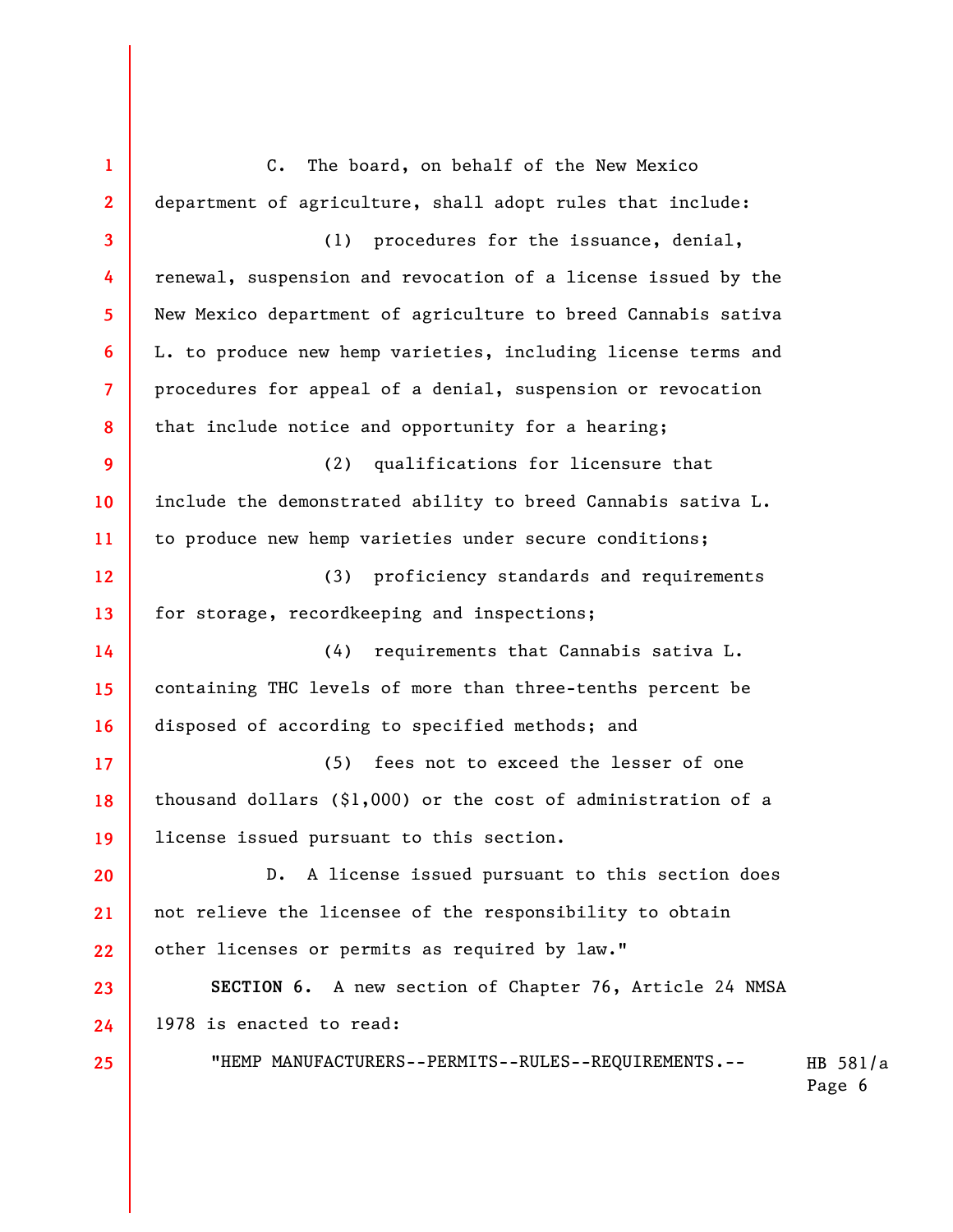A. The department of environment shall issue permits pursuant to rules issued under Subsection C of this section to extract, process or engage in other manufacturing activities regarding hemp, including manufacturing intermediate hemp-derived products and hemp finished products.

B. A person shall not extract, process or engage in other manufacturing activities regarding hemp, including manufacturing intermediate hemp-derived products and hemp finished products without a permit issued by the department of environment or a license issued pursuant to Subsection C of Section 8 of the Hemp Manufacturing Act.

**13 14**  C. The department of environment shall adopt rules that include:

**15 16 17 18 19 20**  (1) procedures for the issuance, denial, renewal, suspension and revocation of a permit issued by the department of environment to manufacture hemp products, including permit terms and procedures for appeal of a denial, suspension or revocation that include notice and opportunity for a hearing;

**21 22**  (2) qualifications for permitting that include health, sanitation, safety and security;

**23 24**  (3) proficiency standards and requirements for storage, recordkeeping and inspections;

> HB 581/a Page 7 (4) requiring, and providing a process for,

**1** 

**2** 

**3** 

**4** 

**5** 

**6** 

**7** 

**8** 

**9** 

**10** 

**11** 

**12** 

**25**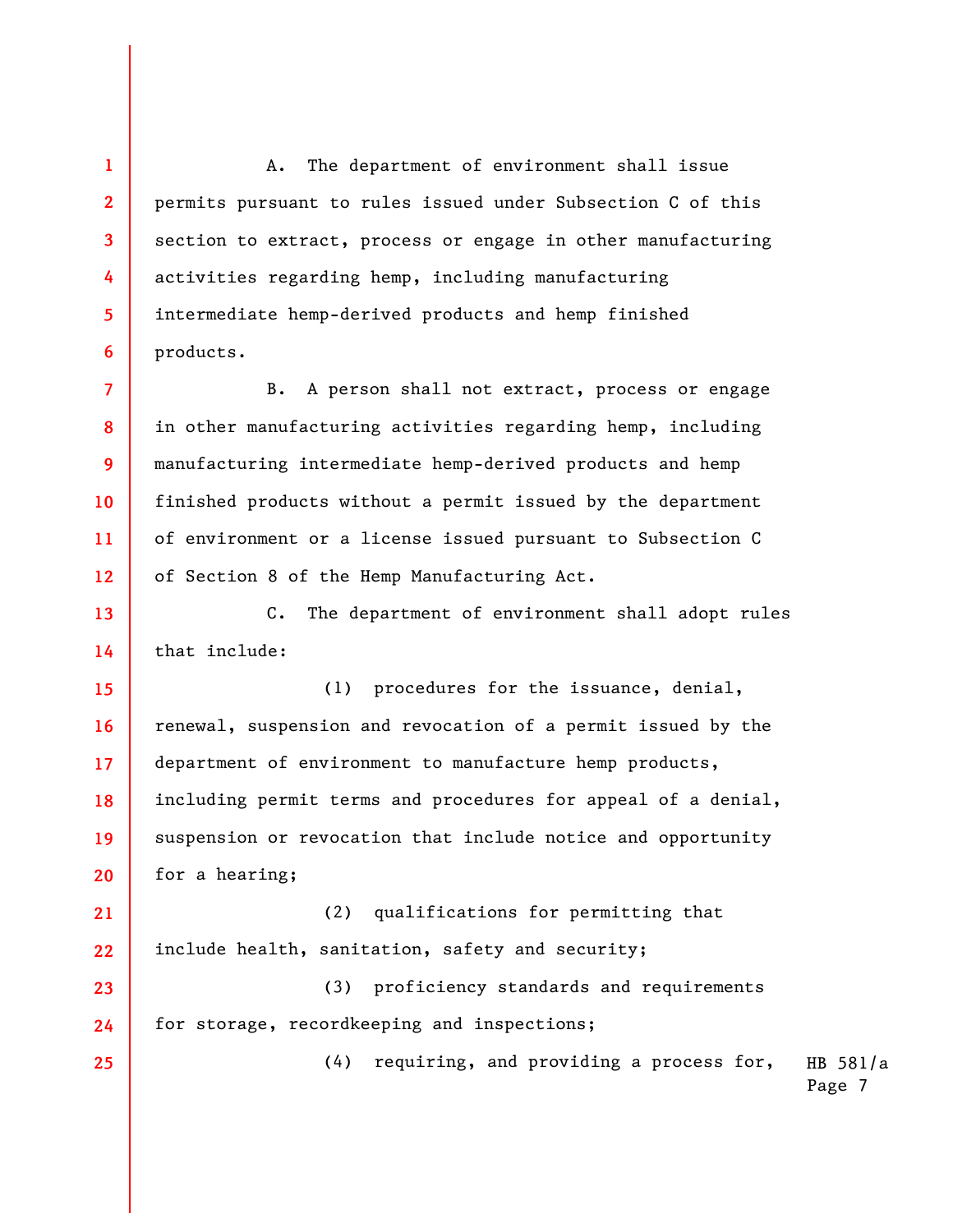the use or disposal of hemp-derived material containing THC levels of more than three-tenths percent; and

**1** 

**2** 

**3** 

**4** 

**5** 

**6** 

**7** 

**8** 

**9** 

**10** 

**15** 

**16** 

**17** 

**18** 

**19** 

**23** 

**24** 

**25** 

(5) fees not to exceed the lesser of one thousand dollars (\$1,000) or the cost of administration of a permit issued pursuant to this section.

D. A hemp manufacturer that produces intermediate hemp-derived products or hemp finished products intended for human consumption by eating or drinking are subject to the provisions of the Food Service Sanitation Act and the New Mexico Food Act.

**11 12 13 14**  E. Hemp finished products produced by a hemp manufacturer holding a permit issued pursuant to this section shall not be deemed adulterated as that term is used in the Food Service Sanitation Act and the New Mexico Food Act.

F. Fees collected pursuant to this section shall be deposited in the food service sanitation fund.

G. A permit issued pursuant to this section does not relieve the holder of the permit of the responsibility to obtain other licenses or permits as required by law."

**20 21 SECTION 7.** A new section of Chapter 76, Article 24 NMSA 1978 is enacted to read:

**22**  "TRANSPORTING HEMP AND HEMP-DERIVED MATERIALS-- MANIFEST--RULES--REQUIREMENTS.--

HB 581/a A. A person shall not transport hemp unless during such transportation the person has in the person's immediate

Page 8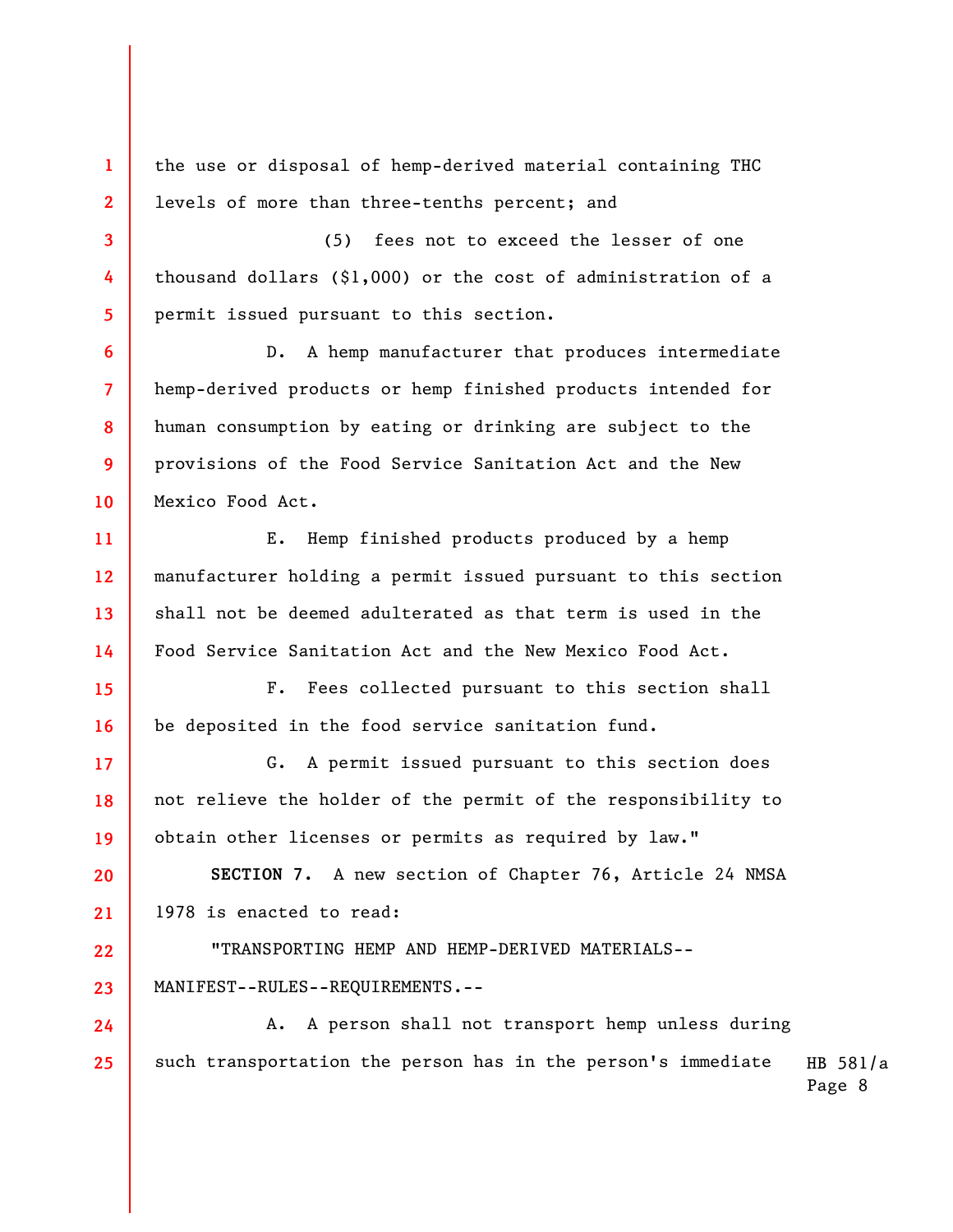**1 2**  possession a harvest certificate for that hemp provided by the licensed grower.

**3** 

**4** 

**5** 

**6** 

**7** 

B. A person shall not transport hemp-derived materials unless during such transportation the person has in the person's immediate possession a manifest issued by a person licensed pursuant to the Hemp Manufacturing Act or other applicable law.

**8 9 10 11 12 13 14 15 16**  C. The department of environment shall establish a manifest system and any other reasonable means necessary to ensure that hemp-derived materials originating from a person permitted pursuant to Section 6 of the Hemp Manufacturing Act are identifiable during transport and that the materials are transported only between persons licensed, permitted or otherwise authorized to possess hemp-derived materials pursuant to the Hemp Manufacturing Act or other applicable law.

**17 18 19 20 21**  D. A person that transports hemp-derived materials or food additive hemp finished products intended for human consumption by eating or drinking shall be subject to the provisions of the Food Service Sanitation Act and the New Mexico Food Act.

**22 23 24 25**  E. Transporting hemp or hemp-derived material without a harvest certificate shall constitute a petty misdemeanor, punishable by a fine of up to five hundred dollars (\$500).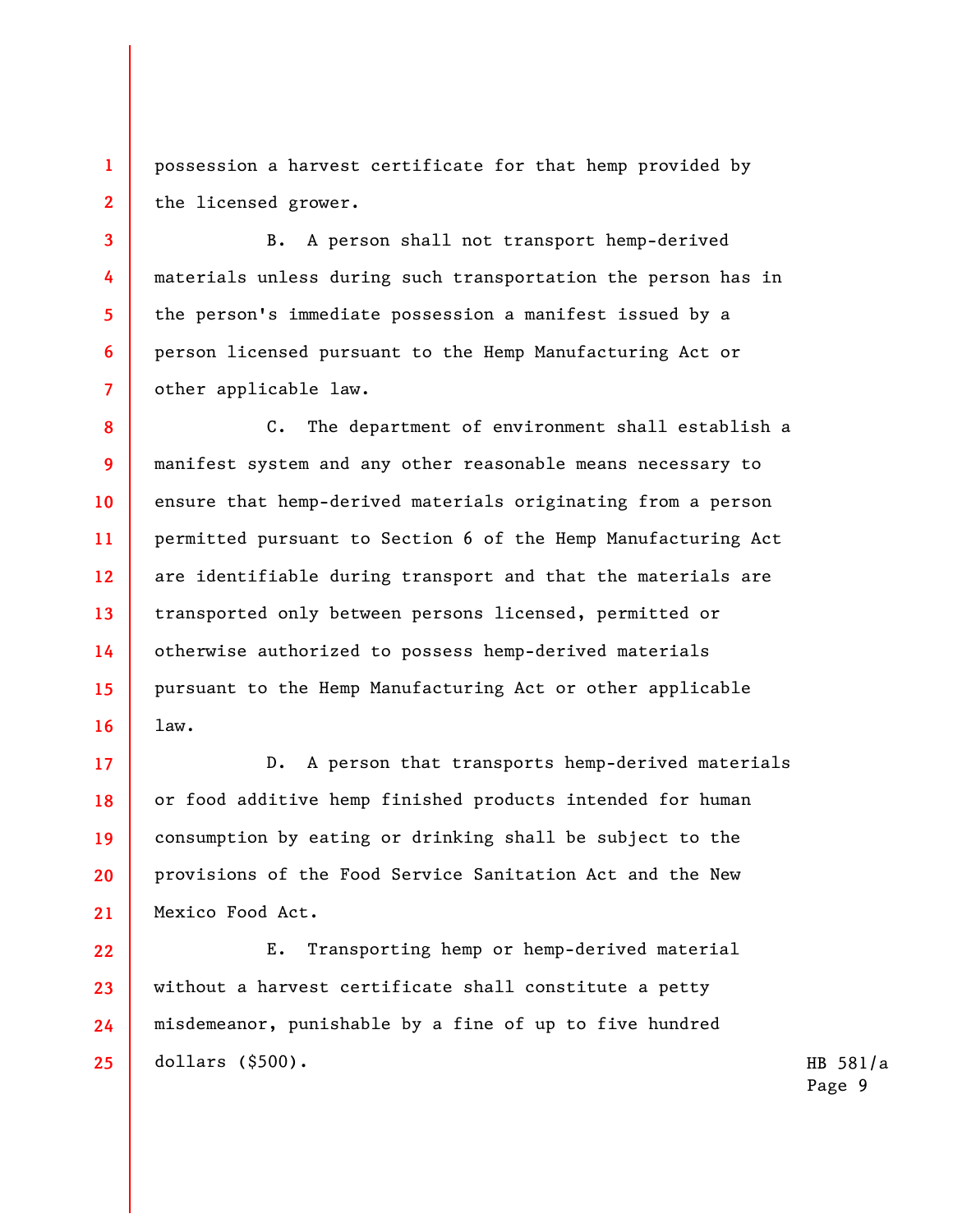F. Product in excess of eight ounces that has the appearance of hemp and is in the possession of a person suspected of violating the provisions of Subsection E of this section may be seized by a law enforcement agency until such time as the agency is able to identify the product, in cooperation with the department of environment or the New Mexico department of agriculture, but for no longer than five days.

**1** 

**2** 

**3** 

**4** 

**5** 

**6** 

**7** 

**8** 

**17** 

**18** 

**19** 

**9 10 11 12 13 14**  G. As used in this section, "harvest certificate" means a certificate, license, permit or other document pursuant to rules adopted under the Hemp Manufacturing Act for use during transportation of hemp or hemp-derived material, whether in the possession of a person or electronically verified by a law enforcement agency."

**15 16 SECTION 8.** A new section of Chapter 76, Article 24 NMSA 1978 is enacted to read:

"INDIAN NATIONS, TRIBES AND PUEBLOS--NO STATE REGULATION--COOPERATIVE OR JOINT POWERS AGREEMENTS-- RECOGNITION OF TRIBALLY ISSUED LICENSES.--

**20 21 22 23 24 25**  A. The state acknowledges that federally recognized Indian nations, tribes and pueblos located wholly or partially within New Mexico may, pursuant to Section 10113 of the federal Agriculture Improvement Act of 2018, and as a matter of their inherent tribal sovereignty, develop their own plans for the regulation of the production of hemp on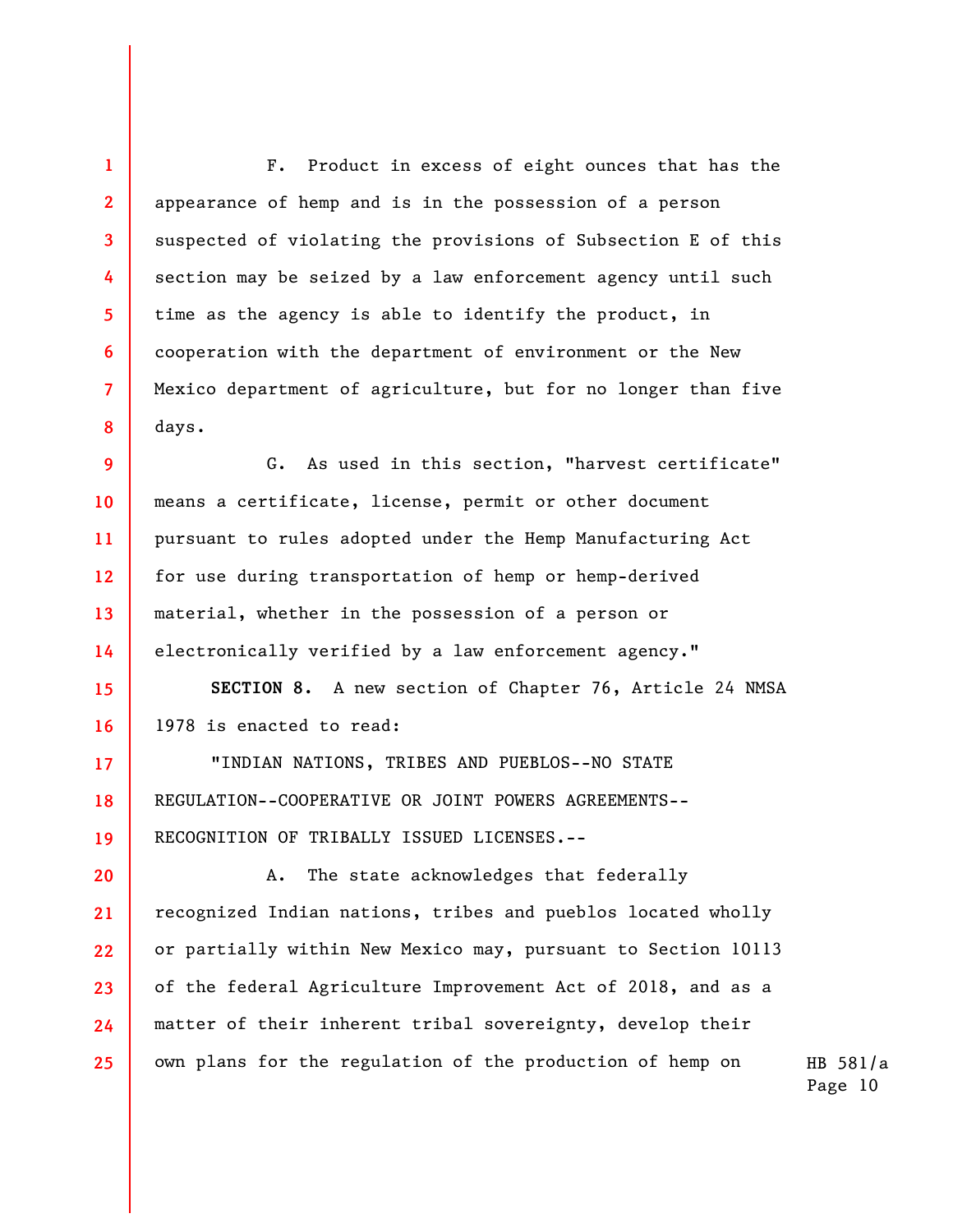**3**  their own tribal lands, and that those plans shall be developed in compliance with the federal Agriculture Improvement Act of 2018.

**4 5 6 7 8 9 10 11 12 13 14 15 16**  B. The New Mexico department of agriculture and the department of environment may enter into cooperative agreements or joint powers agreements with federally recognized Indian nations, tribes and pueblos located wholly or partially within New Mexico that seek the state's assistance in developing hemp production plans that are acceptable to the director of the New Mexico department of agriculture and the department of environment, or in the regulation of hemp production on tribal lands, or in the testing of hemp plants for THC, or the transportation of hemp or hemp-derived material; provided that no such agreement shall purport to give the state any jurisdiction over any such activities or material on tribal lands.

**17 18 19 20 21 22 23 24**  C. A cooperative agreement or joint powers agreement may include provisions recognizing a tribally issued license that authorizes manufacturing on tribal lands, including the extraction, processing or engaging in other manufacturing activities regarding hemp, including manufacturing intermediate hemp-derived products and hemp finished products under Section 6 of the Hemp Manufacturing Act."

**25** 

**1** 

**2** 

HB 581/a **SECTION 9.** Section 30-31-2 NMSA 1978 (being Laws 1972,

Page 11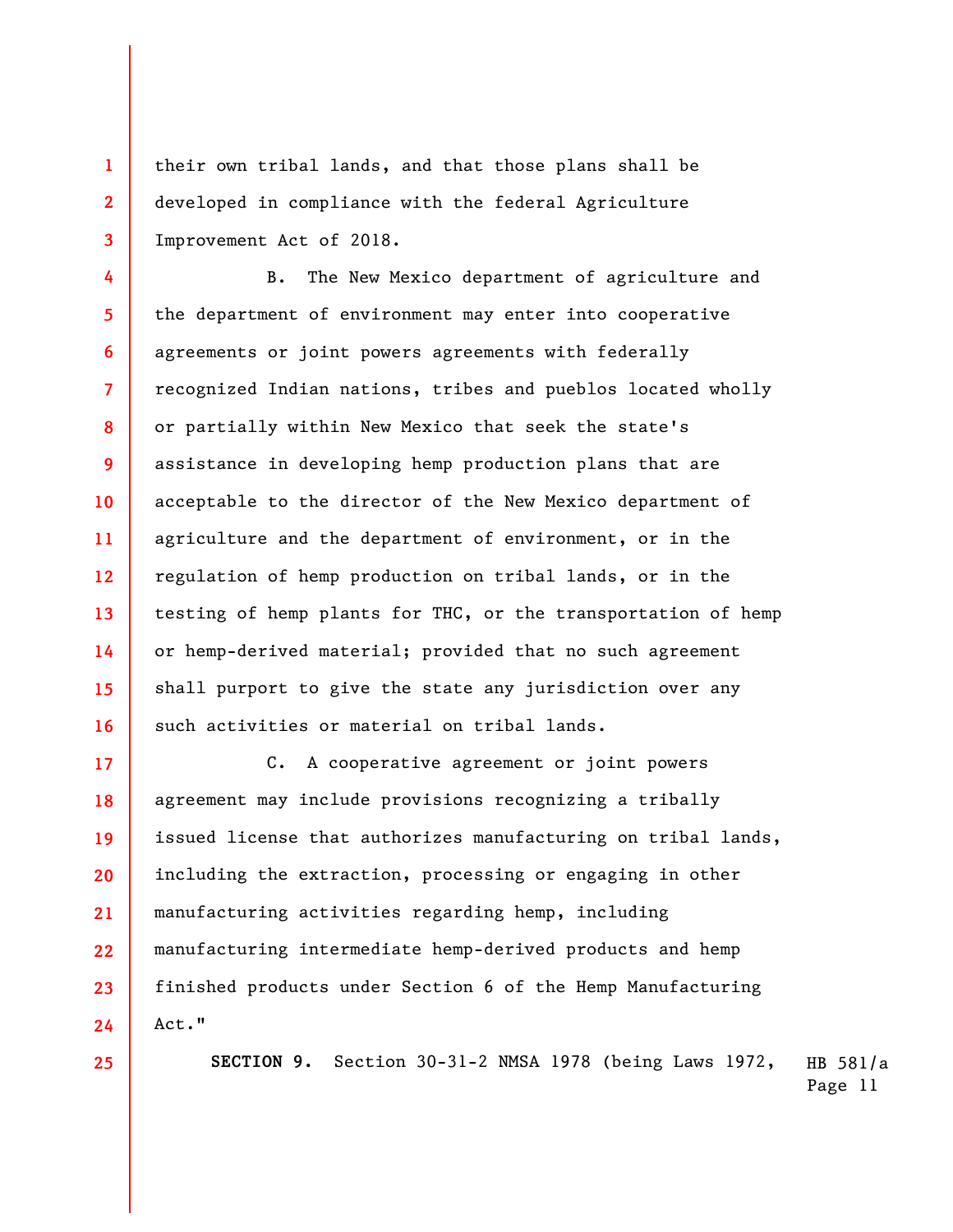Chapter 84, Section 2, as amended) is amended to read:

**1** 

**2** 

**3** 

**4** 

**5** 

**6** 

**7** 

**13** 

"30-31-2. DEFINITIONS.--As used in the Controlled Substances Act:

A. "administer" means the direct application of a controlled substance by any means to the body of a patient or research subject by a practitioner or the practitioner's agent;

**8 9 10 11 12**  B. "agent" includes an authorized person who acts on behalf of a manufacturer, distributor or dispenser. It does not include a common or contract carrier, public warehouseperson or employee of the carrier or warehouseperson;

C. "board" means the board of pharmacy;

**14 15 16**  D. "bureau" means the narcotic and dangerous drug section of the criminal division of the United States department of justice, or its successor agency;

**17 18 19**  E. "controlled substance" means a drug or substance listed in Schedules I through V of the Controlled Substances Act or rules adopted thereto;

**20 21 22 23 24 25**  F. "counterfeit substance" means a controlled substance that bears the unauthorized trademark, trade name, imprint, number, device or other identifying mark or likeness of a manufacturer, distributor or dispenser other than the person who in fact manufactured, distributed or dispensed the controlled substance;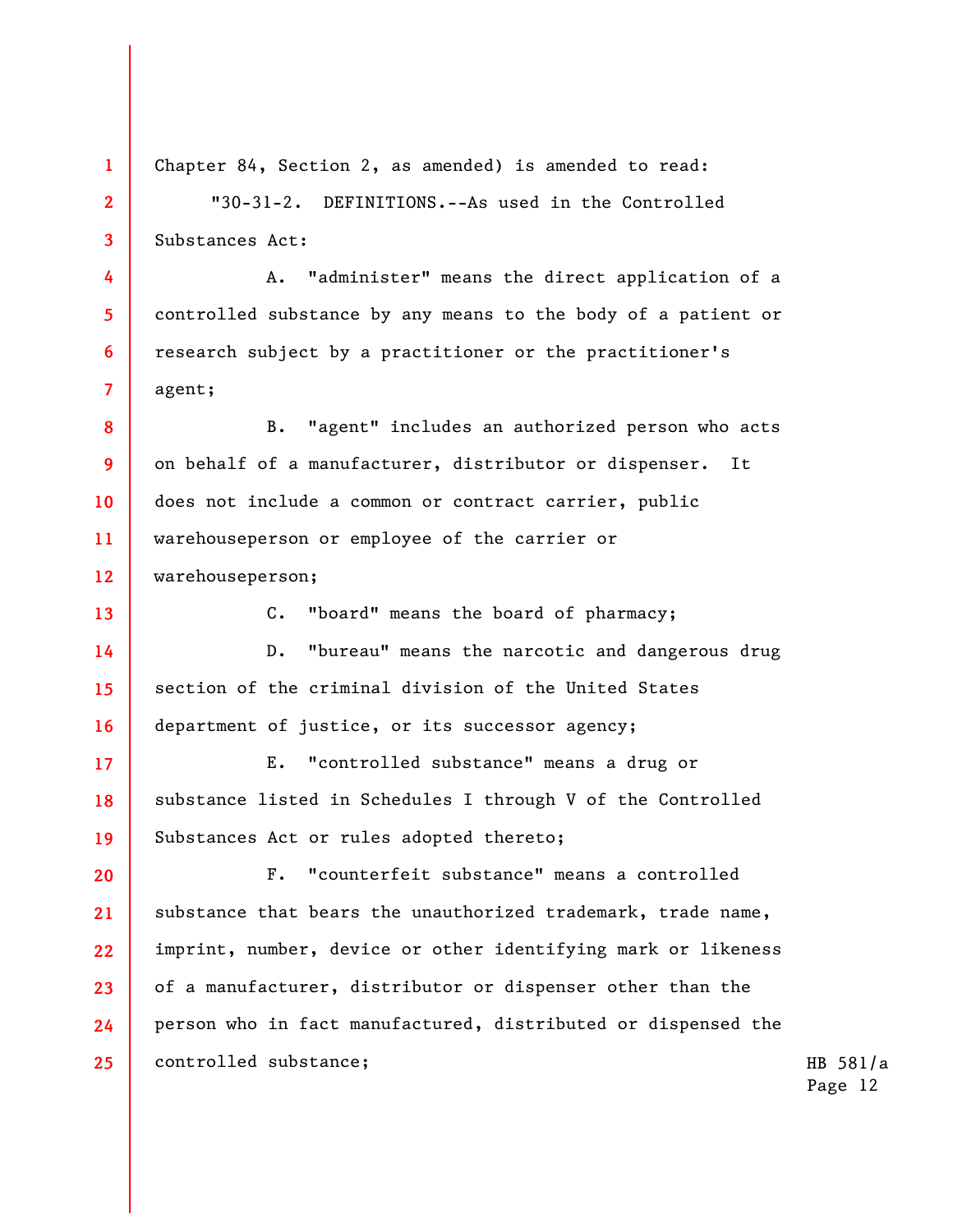**1 2 3 4**  G. "deliver" means the actual, constructive or attempted transfer from one person to another of a controlled substance or controlled substance analog, whether or not there is an agency relationship;

**5 6 7 8 9 10**  H. "dispense" means to deliver a controlled substance to an ultimate user or research subject pursuant to the lawful order of a practitioner, including the administering, prescribing, packaging, labeling or compounding necessary to prepare the controlled substance for that delivery;

**11 12 13**  I. "dispenser" means a practitioner who dispenses and includes hospitals, pharmacies and clinics where controlled substances are dispensed;

**14 15 16**  J. "distribute" means to deliver other than by administering or dispensing a controlled substance or controlled substance analog;

**17 18 19 20 21 22**  K. "drug" or "substance" means substances recognized as drugs in the official United States pharmacopoeia, official homeopathic pharmacopoeia of the United States or official national formulary or any respective supplement to those publications. It does not include devices or their components, parts or accessories;

L. "hashish" means the resin extracted from any part of marijuana, whether growing or not, and every compound, manufacture, salt, derivative, mixture or

**23** 

**24** 

**25**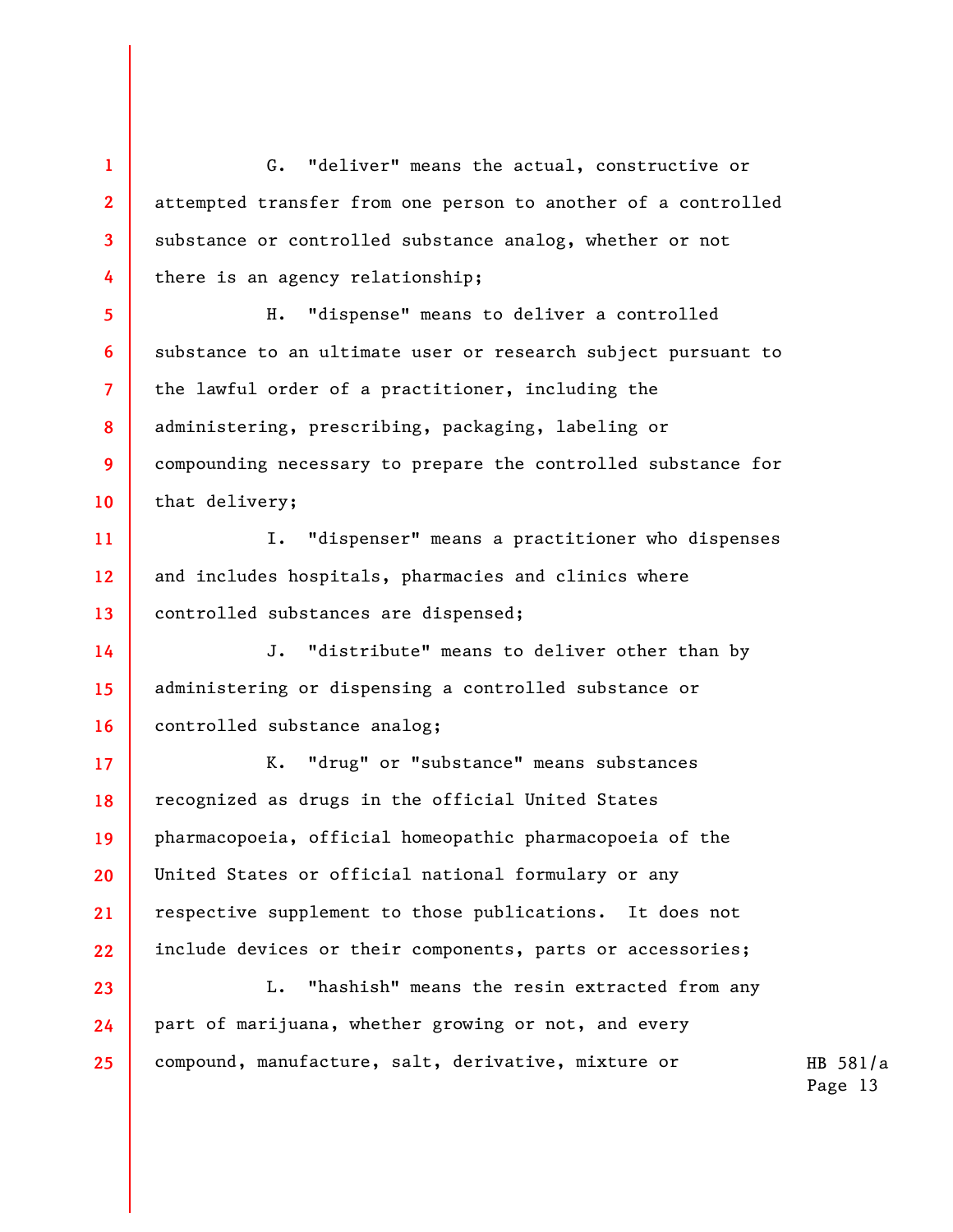**1**  preparation of such resins;

**2** 

**3** 

**4** 

**5** 

**6** 

**7** 

M. "hemp" means the plant Cannabis sativa L. and any part of that plant, including seeds and all derivatives, extracts, cannabinoids, isomers, acids, salts and salts of isomers, whether growing or not, with a delta-9 tetrahydrocannabinol concentration of not more than threetenths percent on a dry weight basis;

**8 9 10 11 12 13 14 15 16**  N. "manufacture" means the production, preparation, compounding, conversion or processing of a controlled substance or controlled substance analog by extraction from substances of natural origin or independently by means of chemical synthesis or by a combination of extraction and chemical synthesis and includes any packaging or repackaging of the substance or labeling or relabeling of its container, except that this term does not include the preparation or compounding of a controlled substance:

**17 18 19**  (1) by a practitioner as an incident to administering or dispensing a controlled substance in the course of the practitioner's professional practice; or

**20 21 22 23**  (2) by a practitioner, or by the practitioner's agent under the practitioner's supervision, for the purpose of or as an incident to research, teaching or chemical analysis and not for sale;

**24 25**  O. "marijuana" means all parts of the plant cannabis, including any and all varieties, species and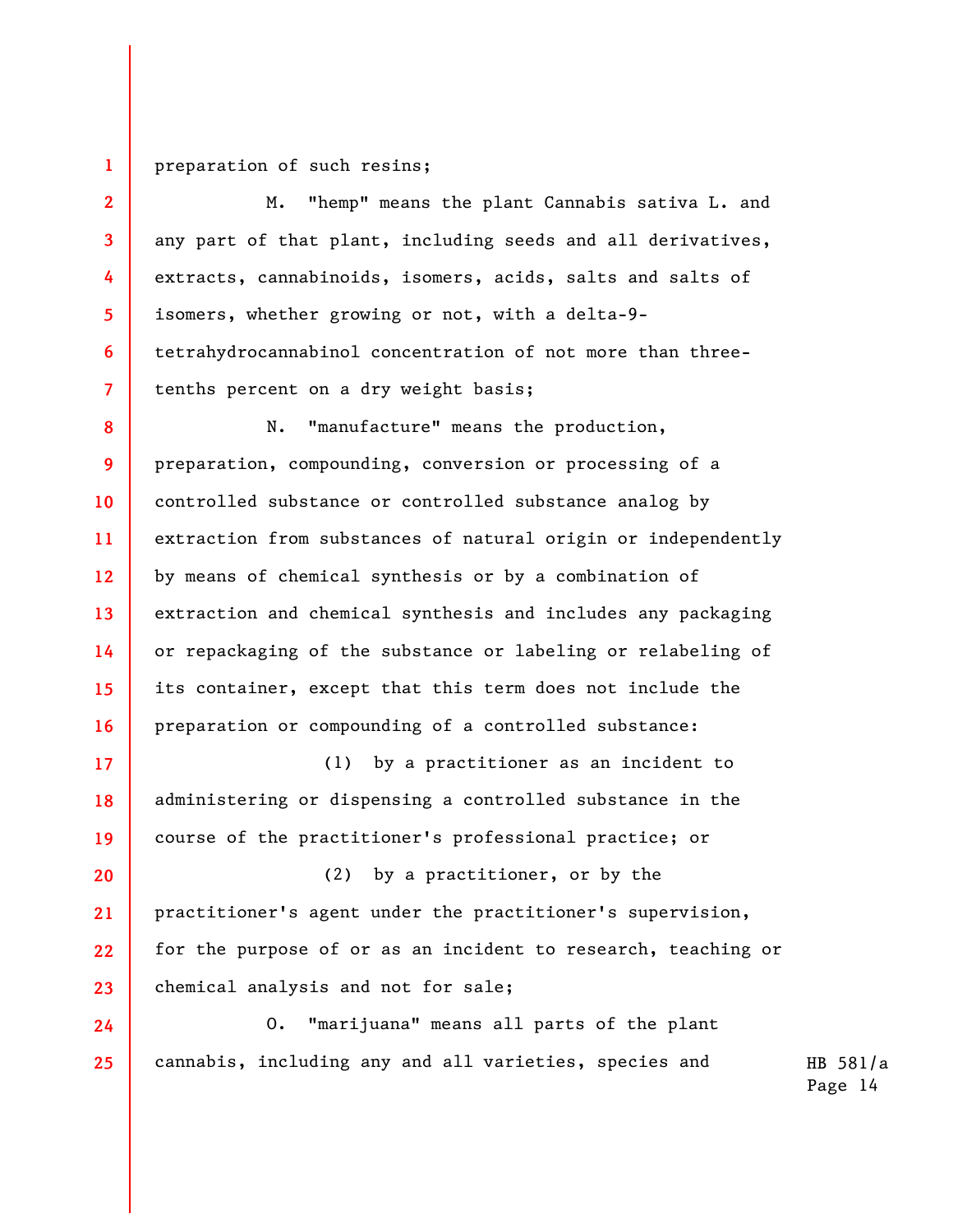**3 4 6 8 11 12 13**  subspecies of the genus Cannabis, whether growing or not, the seeds thereof and every compound, manufacture, salt, derivative, mixture or preparation of the plant or its seeds. It does not include the mature stalks of the plant, hashish, tetrahydrocannabinols extracted or isolated from marijuana, fiber produced from the stalks, oil or cake made from the seeds of the plant, any other compound, manufacture, salt, derivative, mixture or preparation of the mature stalks, fiber, oil or cake, or the sterilized seed of the plant that is incapable of germination; or the plant Cannabis sativa L. and any part of the plant, whether growing or not, containing a delta-9-tetrahydrocannabinol concentration of no more than three-tenths percent on a dry weight basis;

**1** 

**2** 

**5** 

**7** 

**9** 

**10** 

**25** 

**14 15 16 17 18**  P. "narcotic drug" means any of the following, whether produced directly or indirectly by extraction from substances of vegetable origin or independently by means of chemical synthesis or by a combination of extraction and chemical synthesis:

**19 20**  (1) opium and opiate and any salt, compound, derivative or preparation of opium or opiate;

**21 22 23 24**  (2) any salt, compound, isomer, derivative or preparation that is a chemical equivalent of any of the substances referred to in Paragraph (1) of this subsection, except the isoquinoline alkaloids of opium;

(3) opium poppy and poppy straw, including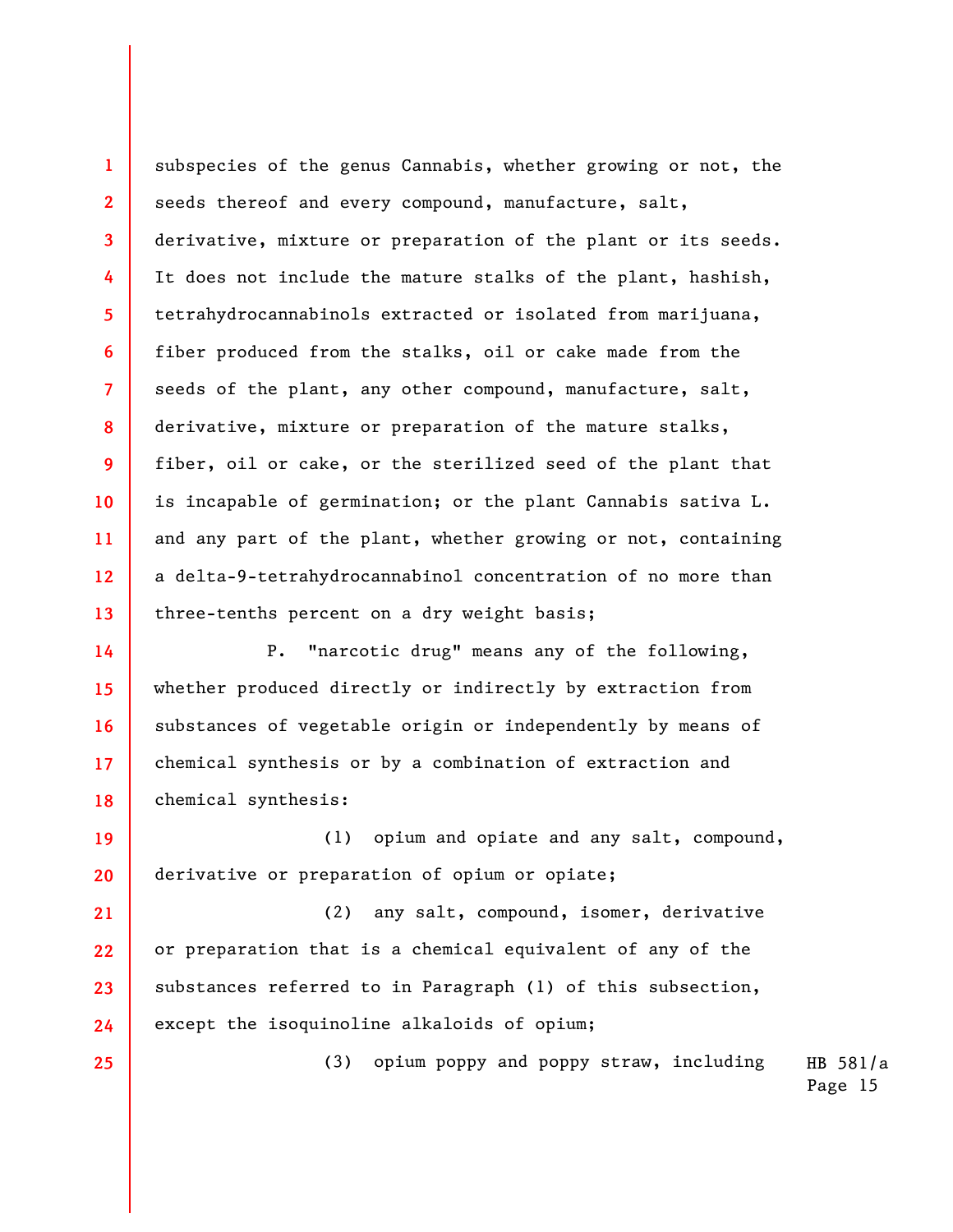all parts of the plant of the species Papaver somniferum L. except its seeds; or

**1** 

**2** 

**3** 

**5** 

**6** 

**7** 

**8** 

**4**  (4) coca leaves and any salt, compound, derivative or preparation of coca leaves, any salt, compound, isomer, derivative or preparation that is a chemical equivalent of any of these substances except decocainized coca leaves or extractions of coca leaves that do not contain cocaine or ecgonine;

**9 10 11 12 13 14 15 16 17**  Q. "opiate" means any substance having an addiction-forming or addiction-sustaining liability similar to morphine or being capable of conversion into a drug having addiction-forming or addiction-sustaining liability. "Opiate" does not include, unless specifically designated as controlled under Section 30-31-5 NMSA 1978, the dextrorotatory isomer of 3-methoxy-n-methylmorphinan and its salts, dextromethorphan. "Opiate" does include its racemic and levorotatory forms;

**18 19 20**  R. "person" means an individual, partnership, corporation, association, institution, political subdivision, government agency or other legal entity;

**21 22 23 24 25**  S. "practitioner" means a physician, certified advanced practice chiropractic physician, doctor of oriental medicine, dentist, physician assistant, certified nurse practitioner, clinical nurse specialist, certified nursemidwife, prescribing psychologist, veterinarian, euthanasia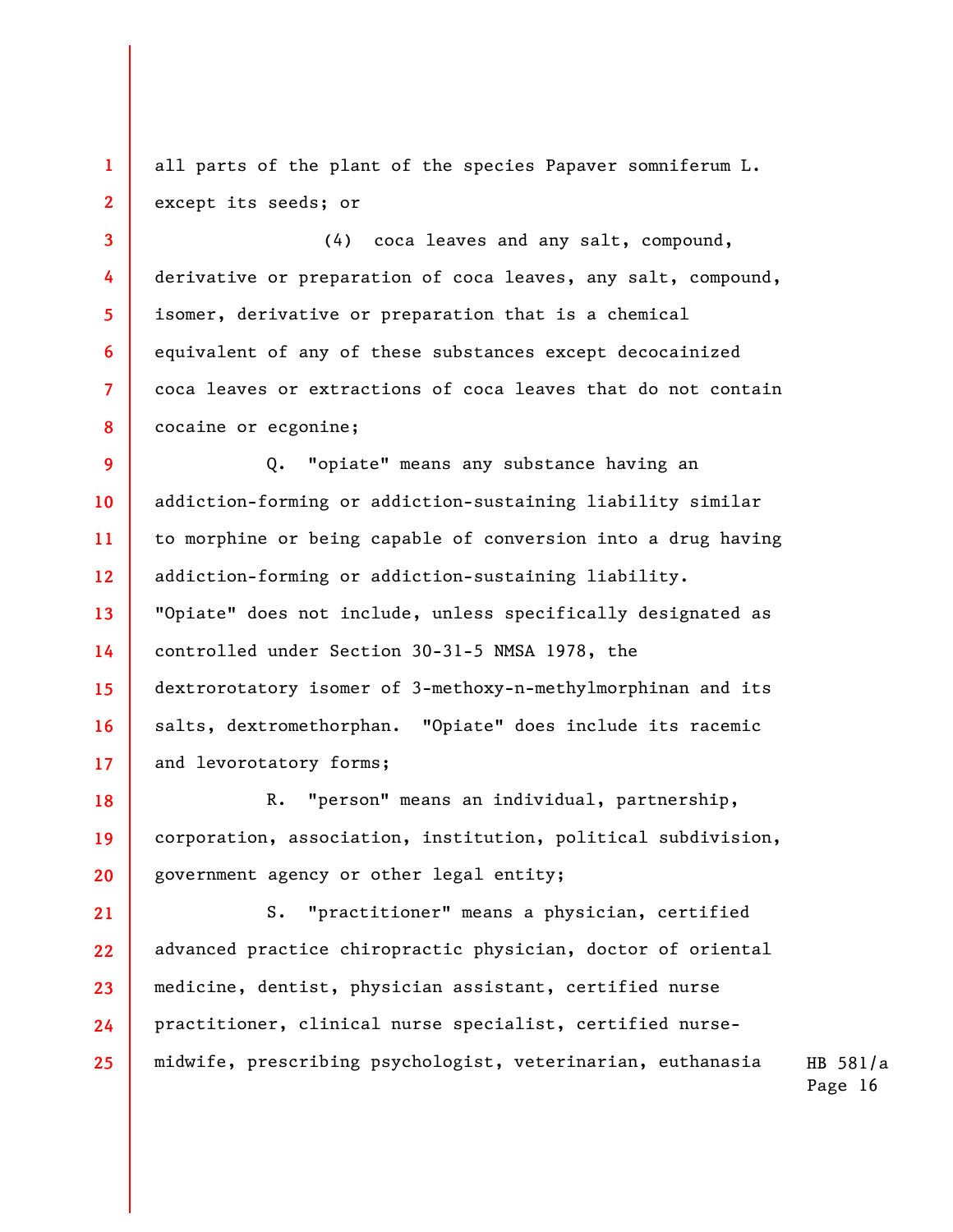technician, pharmacist, pharmacist clinician or other person licensed or certified to prescribe and administer drugs that are subject to the Controlled Substances Act;

**4 5 6 7 8 9 10 11 12 13 14**  T. "prescription" means an order given individually for the person for whom is prescribed a controlled substance, either directly from a licensed practitioner or the practitioner's agent to the pharmacist, including by means of electronic transmission, or indirectly by means of a written order signed by the prescriber, bearing the name and address of the prescriber, the prescriber's license classification, the name and address of the patient, the name and quantity of the drug prescribed, directions for use and the date of issue and in accordance with the Controlled Substances Act or rules adopted thereto;

**15 16 17 18**  U. "scientific investigator" means a person registered to conduct research with controlled substances in the course of the person's professional practice or research and includes analytical laboratories;

**19 20 21 22 23 24**  V. "ultimate user" means a person who lawfully possesses a controlled substance for the person's own use or for the use of a member of the person's household or for administering to an animal under the care, custody and control of the person or by a member of the person's household;

**25** 

**1** 

**2** 

**3** 

W. "drug paraphernalia" means all equipment,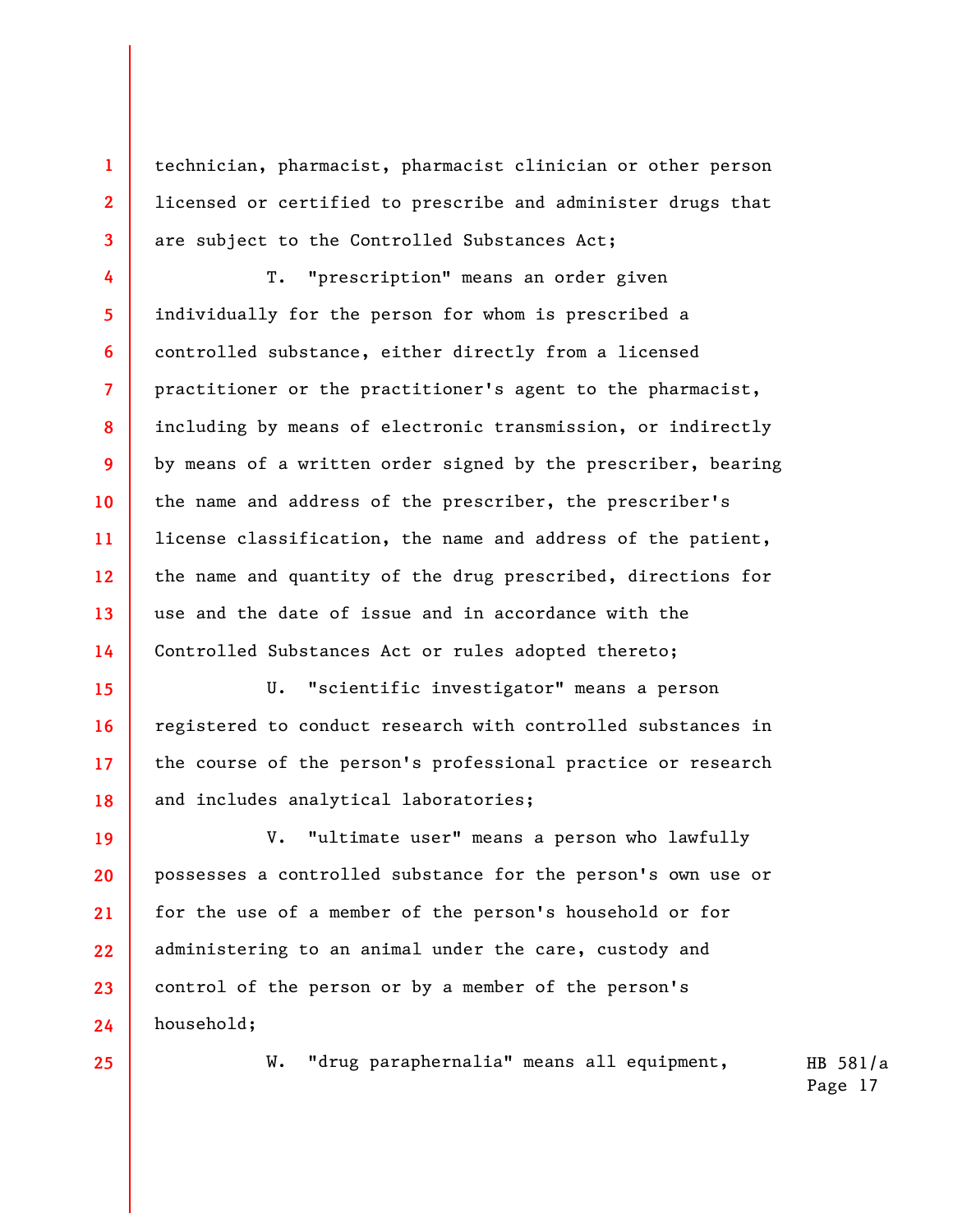**1 2 3 4 5 6 7 8 9 10 11 12 13 14 15 16**  products and materials of any kind that are used, intended for use or designed for use in planting, propagating, cultivating, growing, harvesting, manufacturing, compounding, converting, producing, processing, preparing, testing, analyzing, packaging, repackaging, storing, containing, concealing, injecting, ingesting, inhaling or otherwise introducing into the human body a controlled substance or controlled substance analog in violation of the Controlled Substances Act. It includes: (1) kits used, intended for use or designed for use in planting, propagating, cultivating, growing or harvesting any species of plant that is a controlled substance or controlled substance analog or from which a controlled substance can be derived; (2) kits used, intended for use or designed for use in manufacturing, compounding, converting, producing,

**17 18**  processing or preparing controlled substances or controlled substance analogs;

**19 20 21**  (3) isomerization devices used, intended for use or designed for use in increasing the potency of any species of plant that is a controlled substance;

**22 23 24 25**  (4) testing equipment used, intended for use or designed for use in identifying or in analyzing the strength, effectiveness or purity of controlled substances or controlled substance analogs;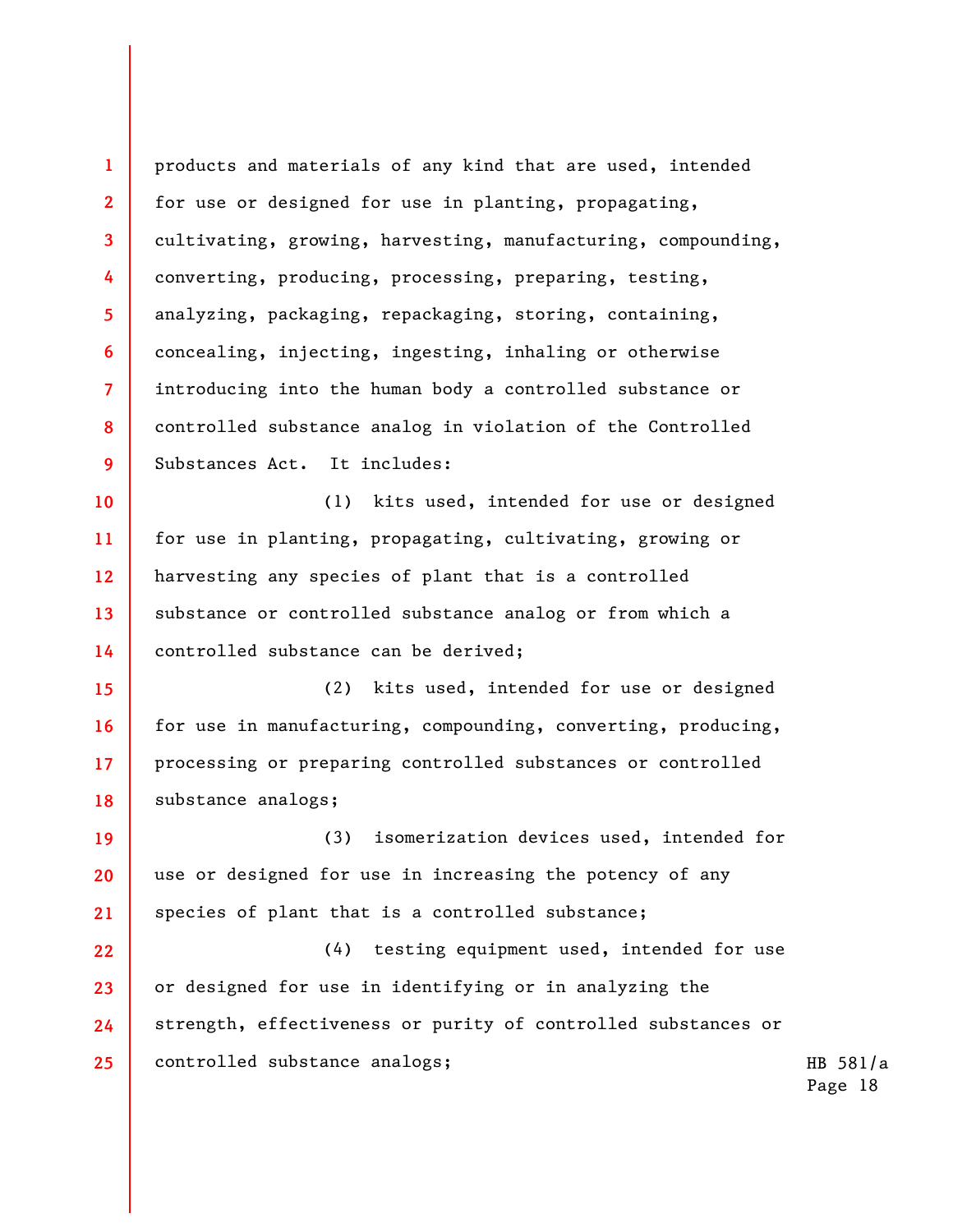**1 2 3 4 5 6 7 8 9 10 11 12 13 14 15 16 17 18 19 20 21 22 23 24 25**  (5) scales or balances used, intended for use or designed for use in weighing or measuring controlled substances or controlled substance analogs; (6) diluents and adulterants, such as quinine hydrochloride, mannitol, mannite dextrose and lactose, used, intended for use or designed for use in cutting controlled substances or controlled substance analogs; (7) separation gins and sifters used, intended for use or designed for use in removing twigs and seeds from, or in otherwise cleaning and refining, marijuana; (8) blenders, bowls, containers, spoons and mixing devices used, intended for use or designed for use in compounding controlled substances or controlled substance analogs; (9) capsules, balloons, envelopes and other containers used, intended for use or designed for use in packaging small quantities of controlled substances or controlled substance analogs; (10) containers and other objects used, intended for use or designed for use in storing or concealing controlled substances or controlled substance analogs; (11) hypodermic syringes, needles and other objects used, intended for use or designed for use in parenterally injecting controlled substances or controlled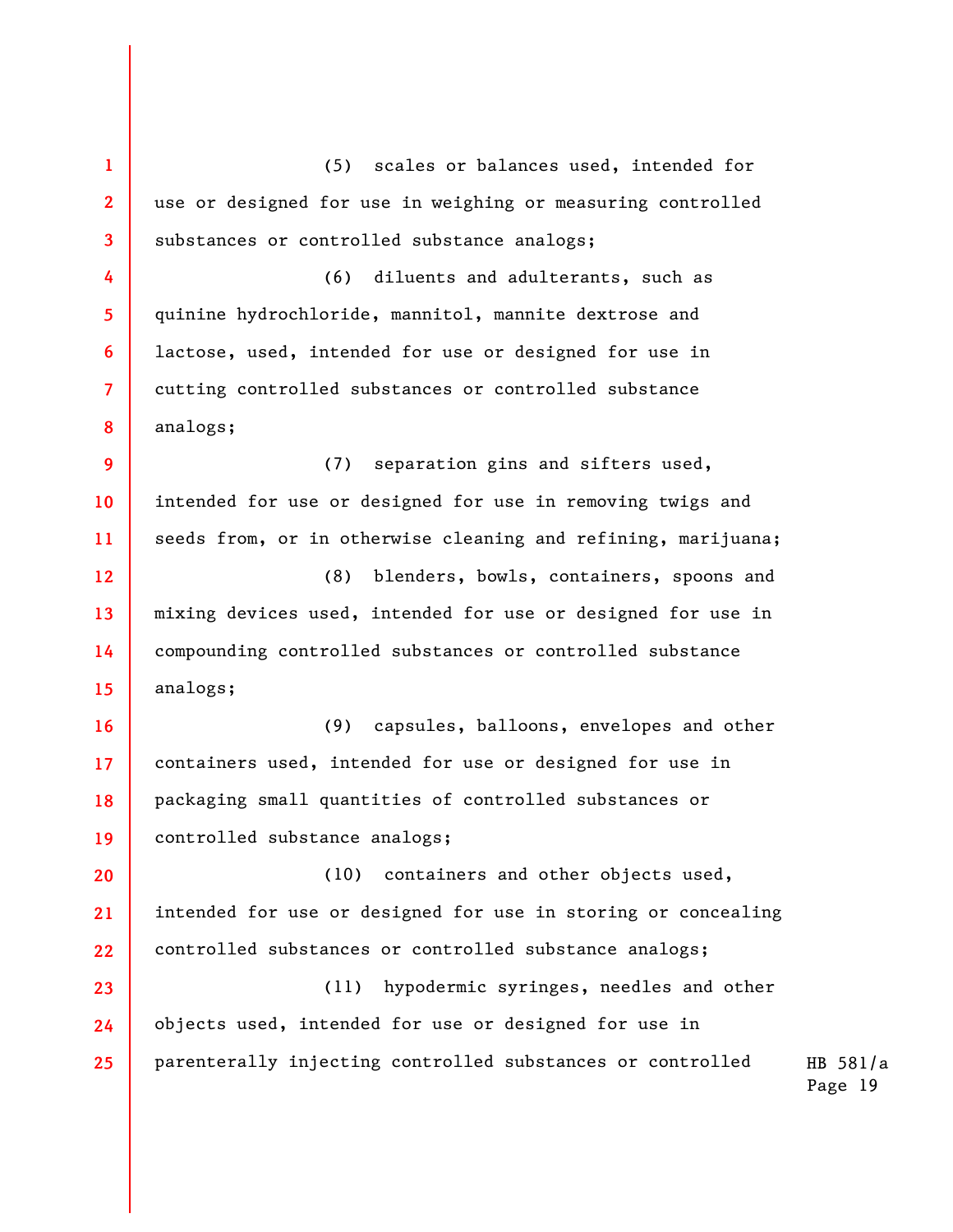HB 581/a Page 20 **1 2 3 4 5 6 7 8 9 10 11 12 13 14 15 16 17 18 19 20 21 22 23 24 25**  substance analogs into the human body; (12) objects used, intended for use or designed for use in ingesting, inhaling or otherwise introducing marijuana, cocaine, hashish or hashish oil into the human body, such as: (a) metal, wooden, acrylic, glass, stone, plastic or ceramic pipes, with or without screens, permanent screens, hashish heads or punctured metal bowls; (b) water pipes; (c) carburetion tubes and devices; (d) smoking and carburetion masks; (e) roach clips, meaning objects used to hold burning material, such as a marijuana cigarette, that has become too small to hold in the hand; (f) miniature cocaine spoons and cocaine vials; (g) chamber pipes; (h) carburetor pipes; (i) electric pipes; (j) air-driven pipes; (k) chilams; (l) bongs; or (m) ice pipes or chillers; and (13) in determining whether an object is drug paraphernalia, a court or other authority should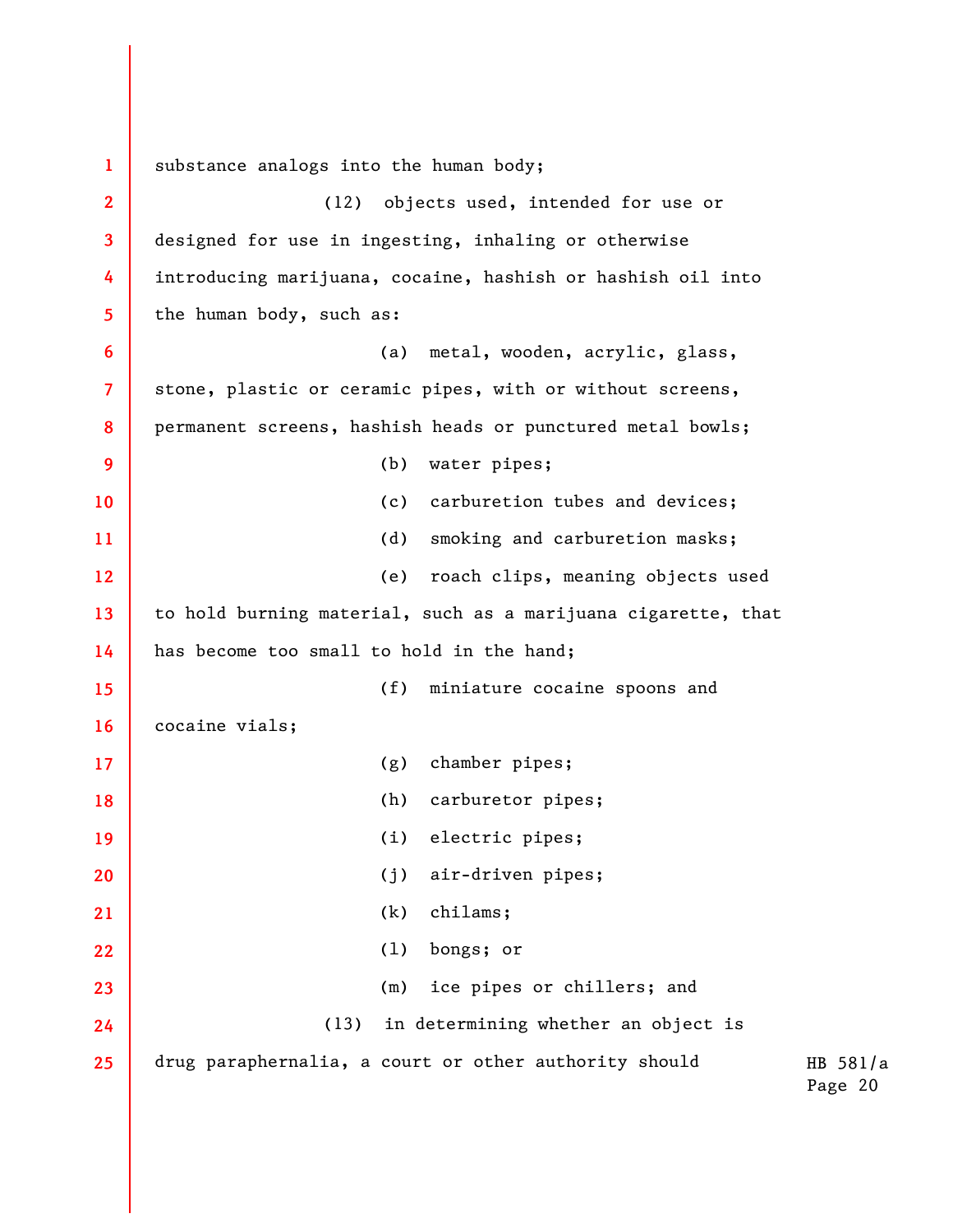HB 581/a Page 21 **1 2 3 4 5 6 7 8 9 10 11 12 13 14 15 16 17 18 19 20 21 22 23 24 25**  consider, in addition to all other logically relevant factors, the following: (a) statements by the owner or by anyone in control of the object concerning its use; (b) the proximity of the object, in time and space, to a direct violation of the Controlled Substances Act or any other law relating to controlled substances or controlled substance analogs; (c) the proximity of the object to controlled substances or controlled substance analogs; (d) the existence of any residue of a controlled substance or controlled substance analog on the object; (e) instructions, written or oral, provided with the object concerning its use; (f) descriptive materials accompanying the object that explain or depict its use; (g) the manner in which the object is displayed for sale; and (h) expert testimony concerning its use; X. "controlled substance analog" means a substance other than a controlled substance that has a chemical structure substantially similar to that of a controlled substance in Schedule I, II, III, IV or V or that was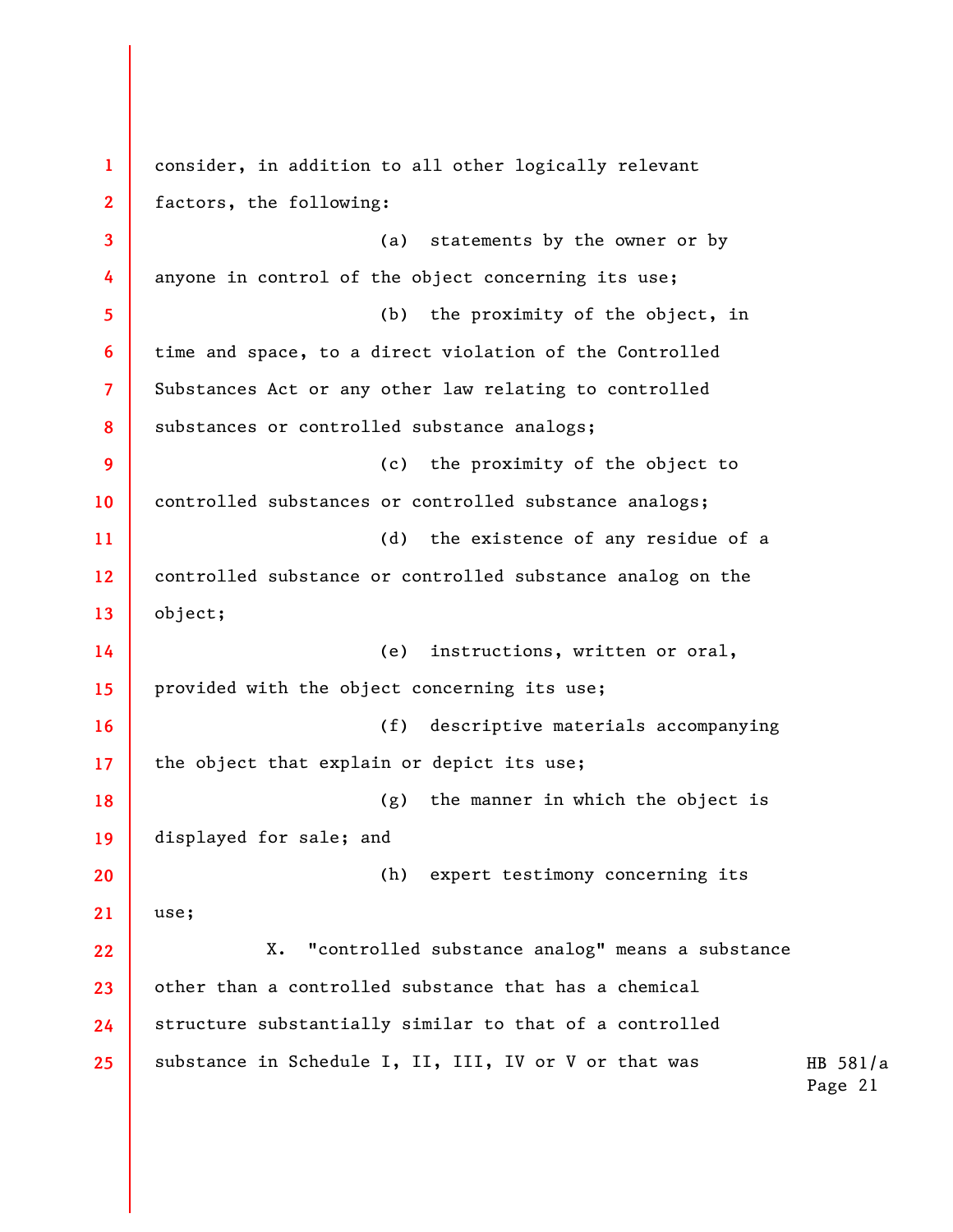**1 2 3 4 5 6 7 8 9 10 11 12 13 14 15 16 17 18 19 20 21 22 23 24 25**  specifically designed to produce effects substantially similar to that of controlled substances in Schedule I, II, III, IV or V. Examples of chemical classes in which controlled substance analogs are found include the following: (1) phenethylamines; (2) N-substituted piperidines; (3) morphinans; (4) ecgonines; (5) quinazolinones; (6) substituted indoles; and (7) arylcycloalkylamines. Specifically excluded from the definition of "controlled substance analog" are those substances that are generally recognized as safe and effective within the meaning of the Federal Food, Drug, and Cosmetic Act or have been manufactured, distributed or possessed in conformance with the provisions of an approved new drug application or an exemption for investigational use within the meaning of Section 505 of the Federal Food, Drug, and Cosmetic Act; Y. "human consumption" includes application, injection, inhalation, ingestion or any other manner of introduction; Z. "drug-free school zone" means a public school, parochial school or private school or property that is used for a public, parochial or private school purpose and the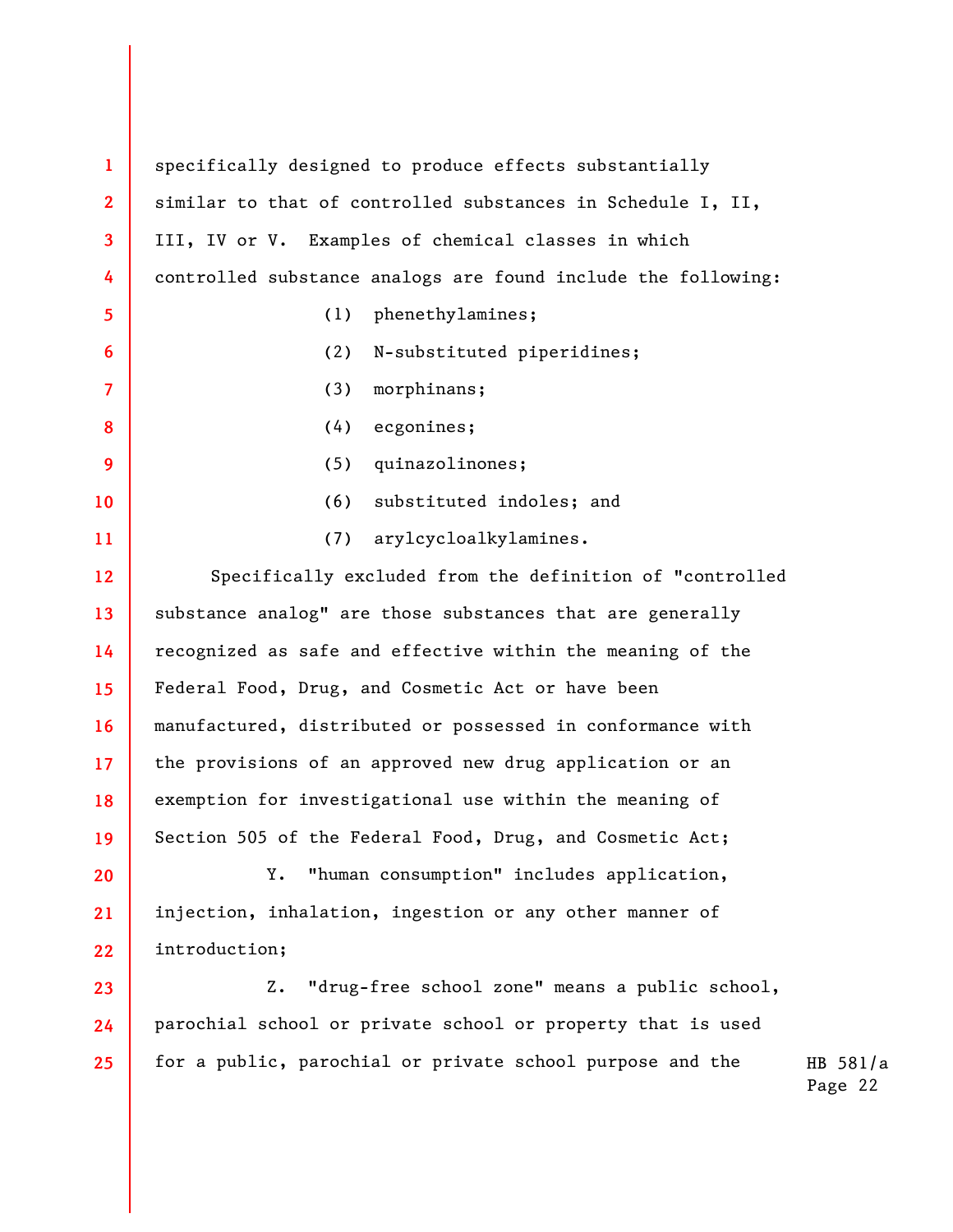**1 2 3 4 5 6 7 8 9 10 11 12 13 14 15 16 17 18 19 20 21 22 23 24 25**  area within one thousand feet of the school property line, but it does not mean any post-secondary school; and AA. "valid practitioner-patient relationship" means a professional relationship, as defined by the practitioner's licensing board, between the practitioner and the patient." **SECTION 10.** Section 30-31-6 NMSA 1978 (being Laws 1972, Chapter 84, Section 6, as amended by Laws 2017, Chapter 139, Section 2, by Laws 2017, Chapter 140, Section 3 and by Laws 2018, Chapter 41, Section 1) is amended to read: "30-31-6. SCHEDULE I.--The following controlled substances are included in Schedule I: A. any of the following opiates, including their isomers, esters, ethers, salts, and salts of isomers, esters and ethers, unless specifically exempted, whenever the existence of these isomers, esters, ethers and salts is possible within the specific chemical designation: (1) acetylmethadol; (2) allylprodine; (3) alphacetylmethadol; (4) alphameprodine; (5) alphamethadol; (6) benzethidine; (7) betacetylmethadol; (8) betameprodine;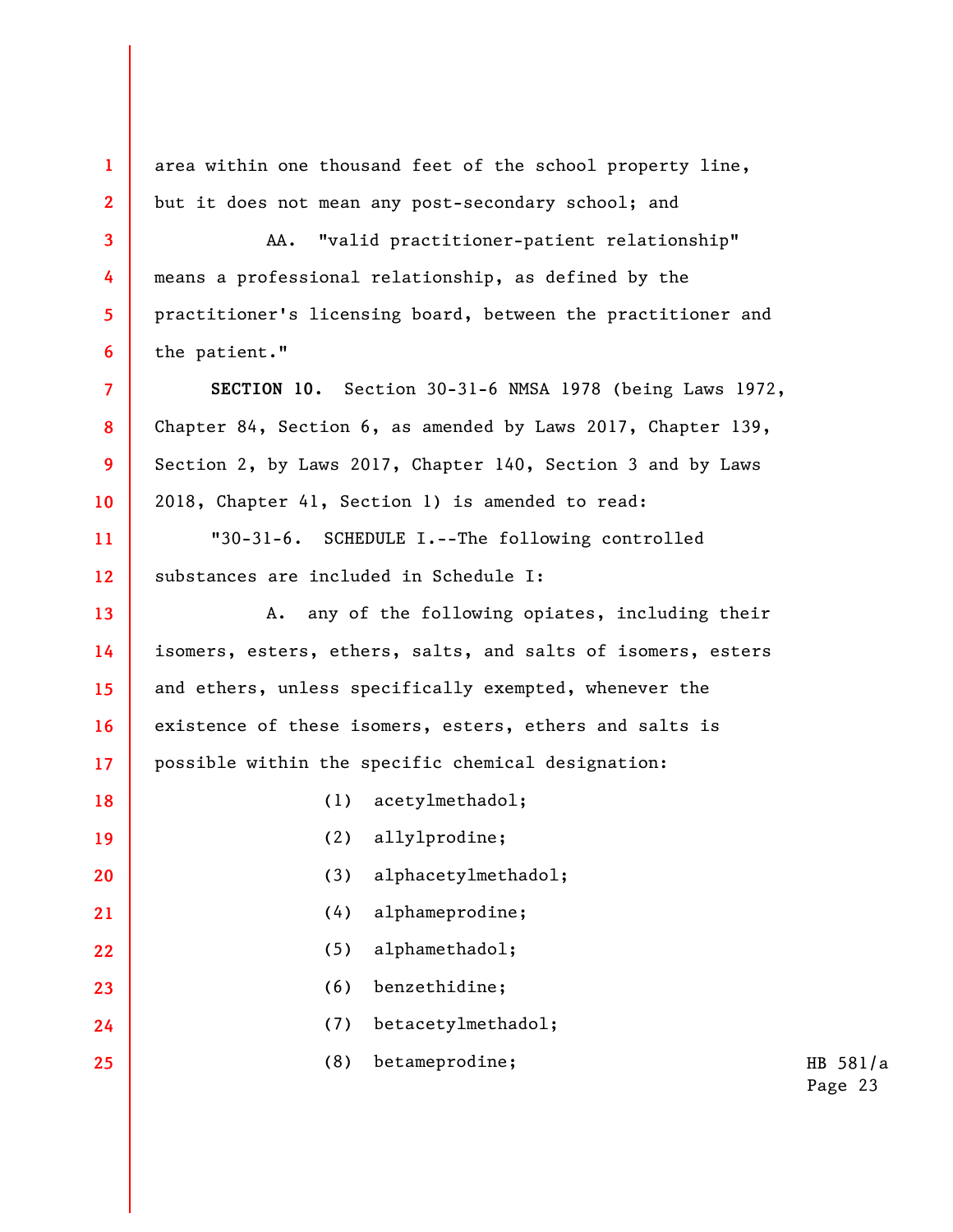| $\mathbf{1}$            | (9)  | betamethadol;           |                     |  |
|-------------------------|------|-------------------------|---------------------|--|
| $\overline{2}$          | (10) | betaprodine;            |                     |  |
| $\overline{\mathbf{3}}$ | (11) | clonitazene;            |                     |  |
| 4                       | (12) | dextromoramide;         |                     |  |
| 5                       | (13) | dextrorphan;            |                     |  |
| $6\phantom{1}6$         | (14) | diampromide;            |                     |  |
| $\overline{7}$          | (15) | diethylthiambutene;     |                     |  |
| 8                       | (16) | dimenoxadol;            |                     |  |
| 9                       | (17) | dimepheptanol;          |                     |  |
| 10                      | (18) | dimethylthiambutene;    |                     |  |
| 11                      | (19) | dioxaphetyl butyrate;   |                     |  |
| 12                      | (20) | dipipanone;             |                     |  |
| 13                      | (21) | ethylmethylthiambutene; |                     |  |
| 14                      | (22) | etonitazene;            |                     |  |
| 15                      | (23) | etoxeridine;            |                     |  |
| 16                      | (24) | furethidine;            |                     |  |
| 17                      | (25) | hydroxypethidine;       |                     |  |
| 18                      | (26) | ketobemidone;           |                     |  |
| 19                      | (27) | levomoramide;           |                     |  |
| 20                      | (28) | levophenacylmorphan;    |                     |  |
| 21                      | (29) | morpheridine;           |                     |  |
| 22                      | (30) | noracymethadol;         |                     |  |
| 23                      | (31) | norlevorphanol;         |                     |  |
| 24                      | (32) | normethadone;           |                     |  |
| 25                      | (33) | norpipanone;            | HB 581/a<br>Page 24 |  |
|                         |      |                         |                     |  |
|                         |      |                         |                     |  |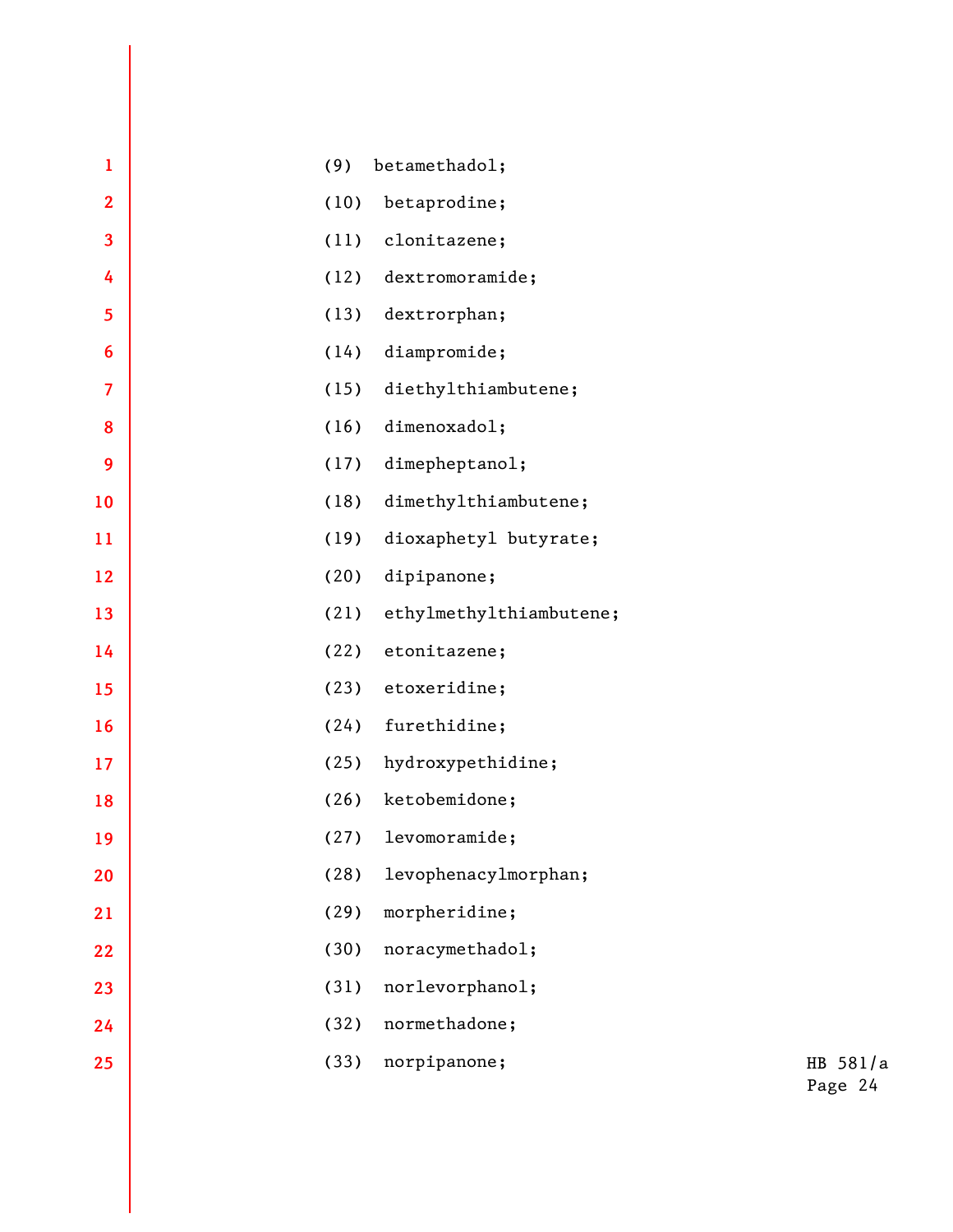| $\mathbf{1}$   | (34)         | phenadoxone;                                                 |                     |
|----------------|--------------|--------------------------------------------------------------|---------------------|
| $\overline{2}$ | (35)         | phenampromide;                                               |                     |
| 3              | (36)         | phenomorphan;                                                |                     |
| 4              | (37)         | phenoperidine;                                               |                     |
| 5              | (38)         | piritramide;                                                 |                     |
| 6              | (39)         | proheptazine;                                                |                     |
| $\overline{7}$ | (40)         | properidine;                                                 |                     |
| 8              | (41)         | racemoramide; and                                            |                     |
| 9              | (42)         | trimeperidine;                                               |                     |
| 10             | <b>B.</b>    | any of the following opium derivatives, their                |                     |
| 11             |              | salts, isomers and salts of isomers, unless specifically     |                     |
| 12             |              | exempted, whenever the existence of these salts, isomers and |                     |
| 13             |              | salts of isomers is possible within the specific chemical    |                     |
| 14             | designation: |                                                              |                     |
| 15             | (1)          | acetorphine;                                                 |                     |
| 16             | (2)          | acetyldihydrocodeine;                                        |                     |
| 17             | (3)          | benzylmorphine;                                              |                     |
| 18             | (4)          | codeine methylbromide;                                       |                     |
| 19             | (5)          | codeine-N-oxide;                                             |                     |
| 20             | (6)          | cyprenorphine;                                               |                     |
| 21             | (7)          | desomorphine;                                                |                     |
| 22             | (8)          | dihydromorphine;                                             |                     |
| 23             | (9)          | etorphine;                                                   |                     |
| 24             | (10)         | heroin;                                                      |                     |
| 25             | (11)         | hydromorphinol;                                              | HB 581/a<br>Page 25 |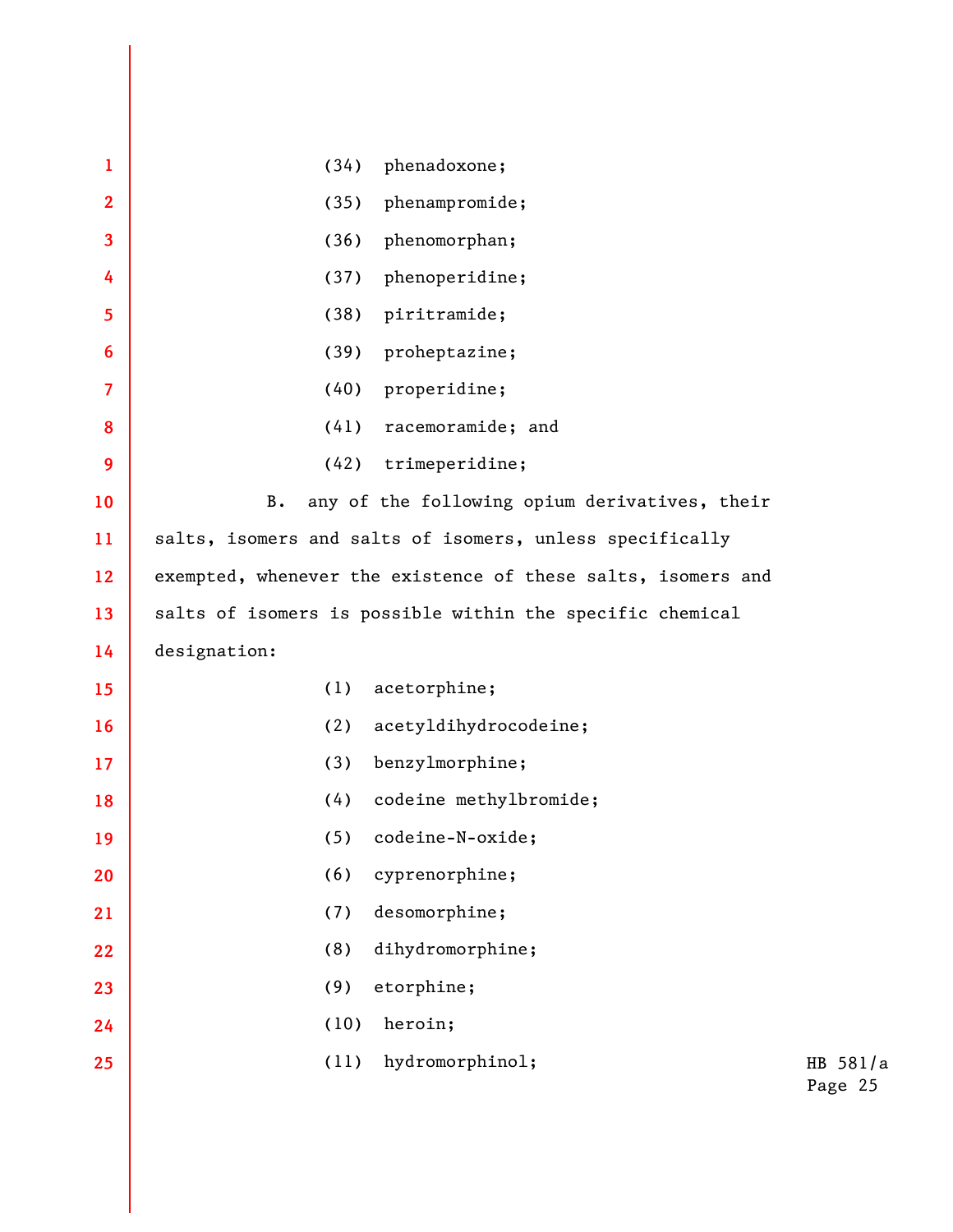| methyldesorphine;<br>(12)<br>$\mathbf{1}$<br>methyldihydromorphine;<br>$\mathbf{2}$<br>(13)<br>3<br>morphine methylbromide;<br>(14)<br>morphine methylsulfonate;<br>(15)<br>4 |          |
|-------------------------------------------------------------------------------------------------------------------------------------------------------------------------------|----------|
|                                                                                                                                                                               |          |
|                                                                                                                                                                               |          |
|                                                                                                                                                                               |          |
|                                                                                                                                                                               |          |
|                                                                                                                                                                               |          |
|                                                                                                                                                                               |          |
| (16)<br>morphine-N-oxide;<br>5                                                                                                                                                |          |
| myrophine;<br>(17)<br>6                                                                                                                                                       |          |
| (18)<br>nicocodeine;<br>$\overline{\mathcal{L}}$                                                                                                                              |          |
| (19)<br>nicomorphine;<br>8                                                                                                                                                    |          |
| (20)<br>normorphine;<br>9                                                                                                                                                     |          |
| (21)<br>pholcodine; and<br>10                                                                                                                                                 |          |
| (22)<br>thebacon;<br>11                                                                                                                                                       |          |
| $C_{\bullet}$<br>any material, compound, mixture or preparation<br>12                                                                                                         |          |
| that contains any quantity of the following hallucinogenic<br>13                                                                                                              |          |
| substances, their salts, isomers and salts of isomers, unless<br>14                                                                                                           |          |
| specifically exempted, whenever the existence of these salts,<br>15                                                                                                           |          |
| isomers and salts of isomers is possible within the specific<br>16                                                                                                            |          |
| chemical designation:<br>17                                                                                                                                                   |          |
| 3,4-methylenedioxy amphetamine;<br>(1)<br>18                                                                                                                                  |          |
| (2)<br>5-methoxy-3, 4-methylenedioxy<br>19                                                                                                                                    |          |
| amphetamine;<br>20                                                                                                                                                            |          |
| 3, 4, 5-trimethoxy amphetamine;<br>(3)<br>21                                                                                                                                  |          |
| (4)<br>bufotenine;<br>22                                                                                                                                                      |          |
| (5)<br>diethyltryptamine;<br>23                                                                                                                                               |          |
| (6)<br>dimethyltryptamine;<br>24                                                                                                                                              |          |
| 4-methyl-2,5-dimethoxy amphetamine;<br>(7)<br>25<br>Page 26                                                                                                                   | HB 581/a |
|                                                                                                                                                                               |          |
|                                                                                                                                                                               |          |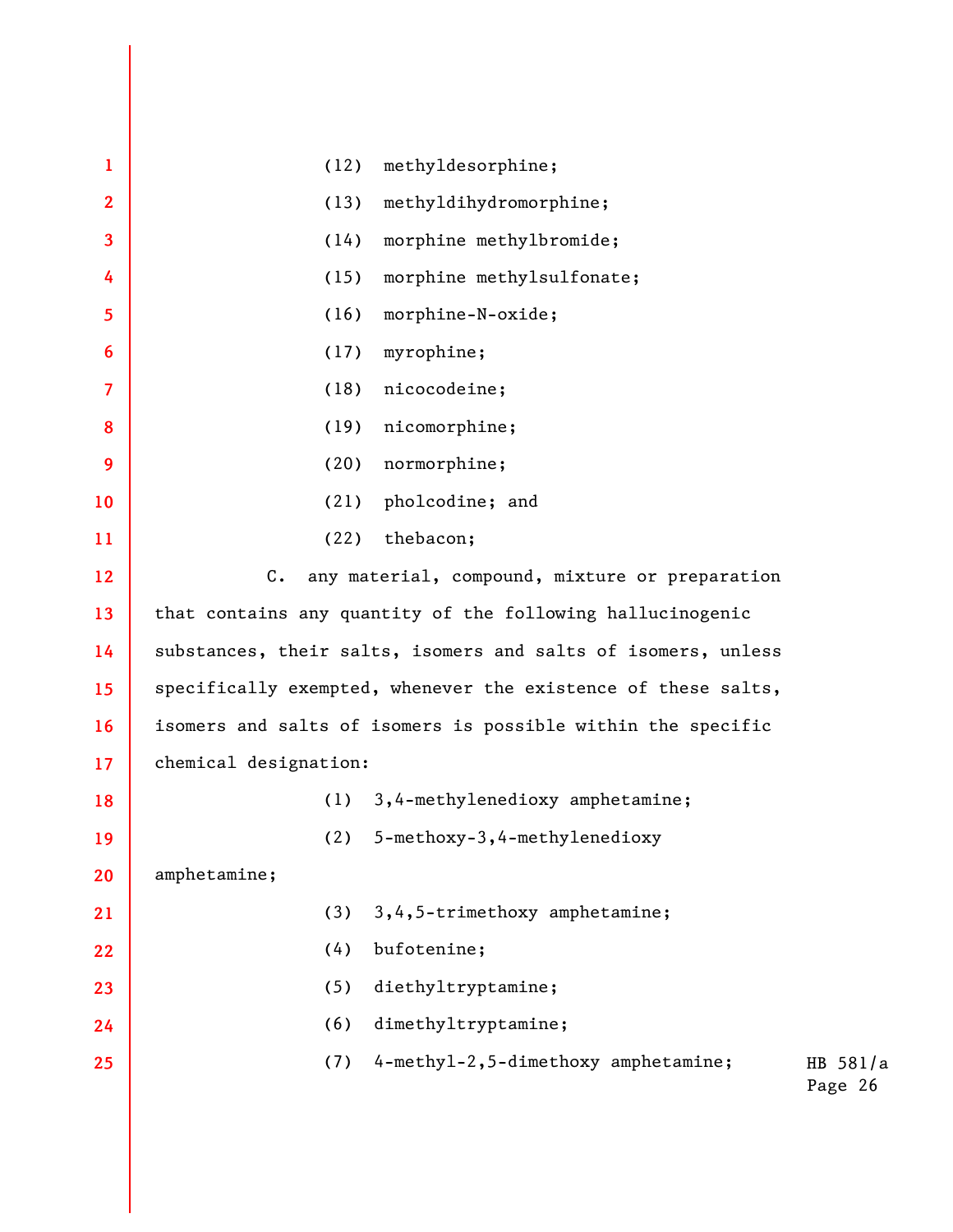HB 581/a Page 27 **1 2 3 4 5 6 7 8 9 10 11 12 13 14 15 16 17 18 19 20 21 22 23 24 25**  (8) ibogaine; (9) lysergic acid diethylamide; (10) marijuana; (11) mescaline; (12) peyote, except as otherwise provided in the Controlled Substances Act; (13) N-ethyl-3-piperidyl benzilate; (14) N-methyl-3-piperidyl benzilate; (15) psilocybin; (16) psilocyn; (17) tetrahydrocannabinols; (18) hashish; (19) synthetic cannabinoids, including: (a) 1-[2-(4-(morpholinyl)ethyl] -3-(1-naphthoyl)indole; (b) 1-butyl-3-(1-napthoyl)indole; (c) 1-hexyl-3-(1-naphthoyl)indole; (d) 1-pentyl-3-(1-naphthoyl)indole; (e) 1-pentyl-3-(2-methoxyphenylacetyl) indole; (f) cannabicyclohexanol (CP 47, 497 and homologues: 5-(1,1-dimethylheptyl)-2-[(1R,3S) -3-hydroxycyclohexyl]-phenol (CP-47,497); and 5-(1, 1-dimethyloctyl)-2-[(1R,3S)-3-hydroxycyclohexyl]-phenol; (g) 6aR,10aR)-9-(hydroxymethyl)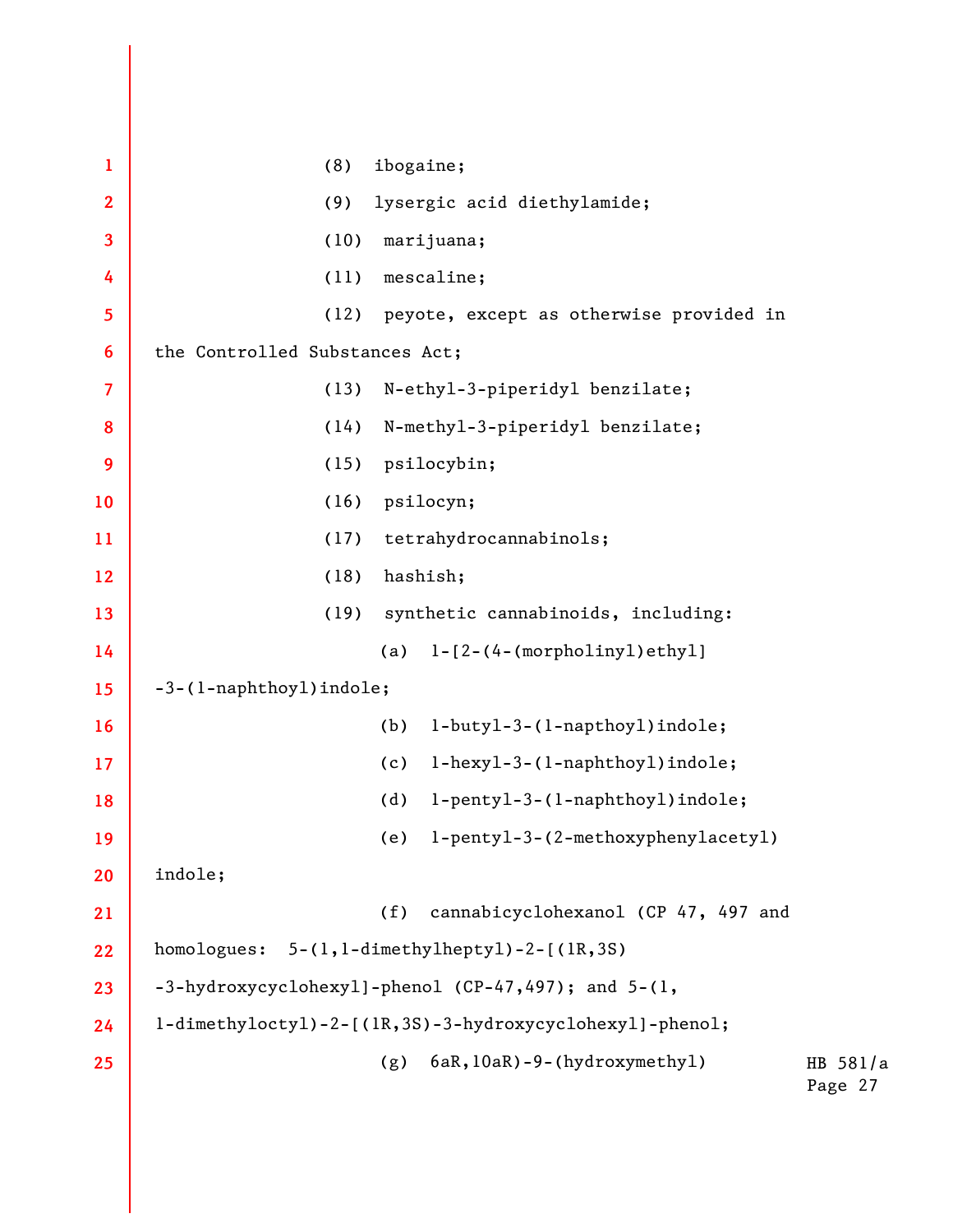| $\mathbf{1}$            | $-6, 6$ -dimethyl-3-(2-methyloctan-2-yl)-6a,7,10,                |  |
|-------------------------|------------------------------------------------------------------|--|
| $\overline{2}$          | l0a-tetrahydrobenzo[c]chromen-l-ol);                             |  |
| 3                       | dexanabinol, (6aS, 10aS)<br>(h)                                  |  |
| 4                       | -9-(hydroxymethyl)-6,6-dimethyl-3-(2-methyloctan-2-yl)           |  |
| 5                       | -6a, 7, 10, 10a-tetrahydrobenzo [c] chromen-1-o1;                |  |
| 6                       | l-pentyl-3-(4-chloro naphthoyl)<br>(i)                           |  |
| $\overline{\mathbf{7}}$ | indole;                                                          |  |
| 8                       | $(2-methyl-1-propy1-1H-indol-3-y1)$<br>(j)                       |  |
| 9                       | -1-naphthalenyl-methanone; and                                   |  |
| 10                      | $5-(1, 1$ -dimethylheptyl)-2-(3-hydroxy<br>(k)                   |  |
| 11                      | cyclohexy1)-pheno1;                                              |  |
| 12                      | 3,4-methylenedioxymethcathinone;<br>(20)                         |  |
| 13                      | 3,4-methylenedioxypyrovalerone;<br>(21)                          |  |
| 14                      | 4-methylmethcathinone;<br>(22)                                   |  |
| 15                      | 4-methoxymethcathinone;<br>(23)                                  |  |
| 16                      | 3-fluoromethcathinone; and<br>(24)                               |  |
| 17                      | 4-fluoromethcathinone;<br>(25)                                   |  |
| 18                      | the enumeration of peyote as a controlled<br>$D$ .               |  |
| 19                      | substance does not apply to the use of peyote in bona fide       |  |
| 20                      | religious ceremonies by a bona fide religious organization,      |  |
| 21                      | and members of the organization so using peyote are exempt       |  |
| 22                      | from registration. Any person who manufactures peyote for or     |  |
| 23                      | distributes peyote to the organization or its members shall      |  |
| 24                      | comply with the federal Comprehensive Drug Abuse Prevention      |  |
| 25                      | and Control Act of 1970 and all other requirements of law;<br>HI |  |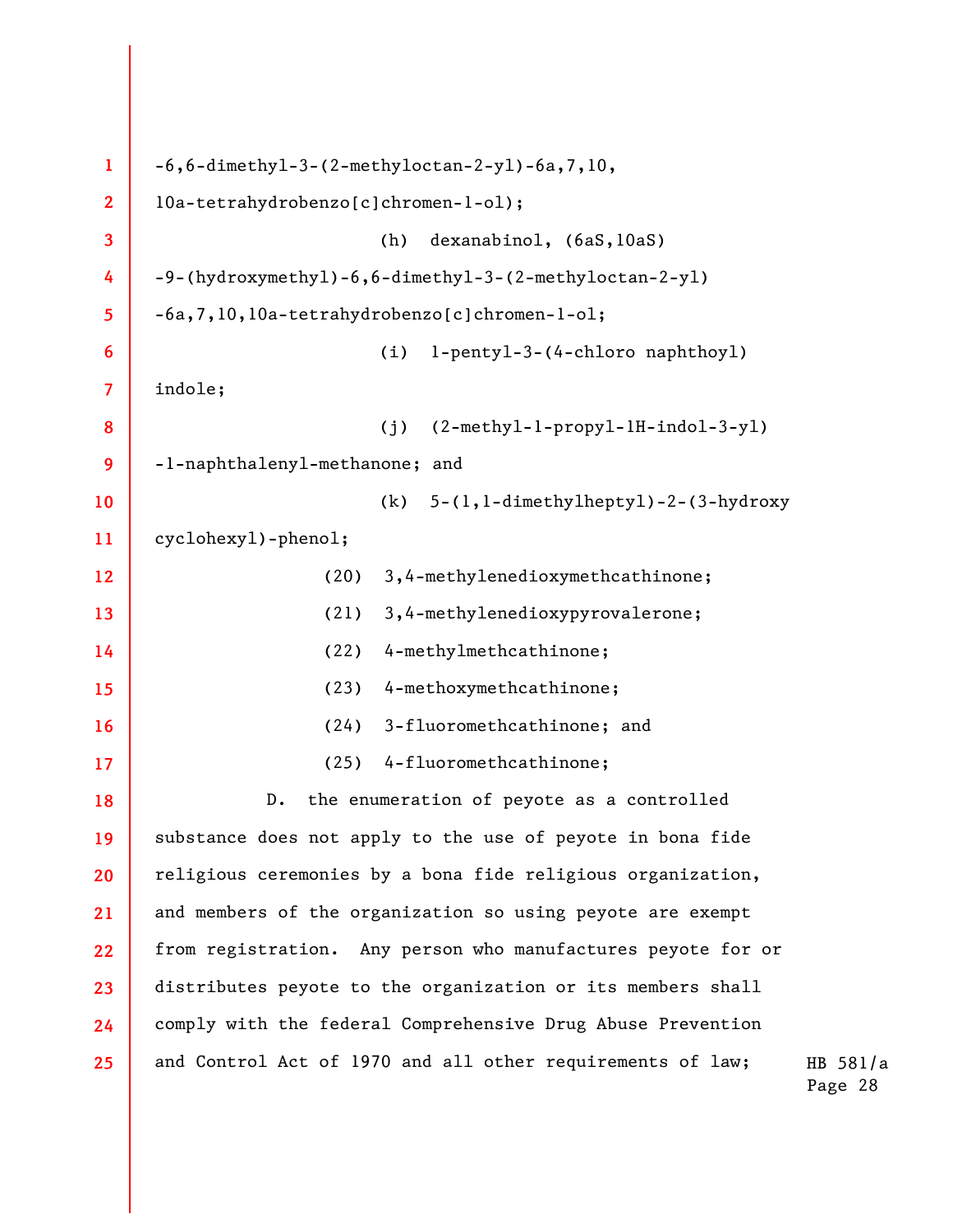**1 2 3 4 5 6 7 8 9 10 11 12 13 14 15 16 17 18 19**  E. the enumeration of marijuana, tetrahydrocannabinols or chemical derivatives of tetrahydrocannabinol as Schedule I controlled substances does not apply to: (1) hemp pursuant to rules promulgated by the board of regents of New Mexico state university on behalf of the New Mexico department of agriculture; (2) cultivation of hemp by persons pursuant to rules promulgated by the board of regents of New Mexico state university on behalf of the New Mexico department of agriculture; (3) tetrahydrocannabinols or chemical derivatives of tetrahydrocannabinols, including tetrahydrocannabinols or chemical derivatives of tetrahydrocannabinols with concentrations of up to five percent as measured using a post-decarboxylation method and based on percentage dry weight, possessed by a person in connection with the cultivation, transportation, testing, researching, manufacturing or other processing of the plant

**22**  Cannabis sativa L., or any part of the plant whether growing or not, if authorized pursuant to rules promulgated, pursuant to the Hemp Manufacturing Act, by the board of regents of New Mexico state university on behalf of the New Mexico department of agriculture or the department of environment;

**20** 

**21** 

**23** 

**24** 

**25** 

(4) tetrahydrocannabinols or chemical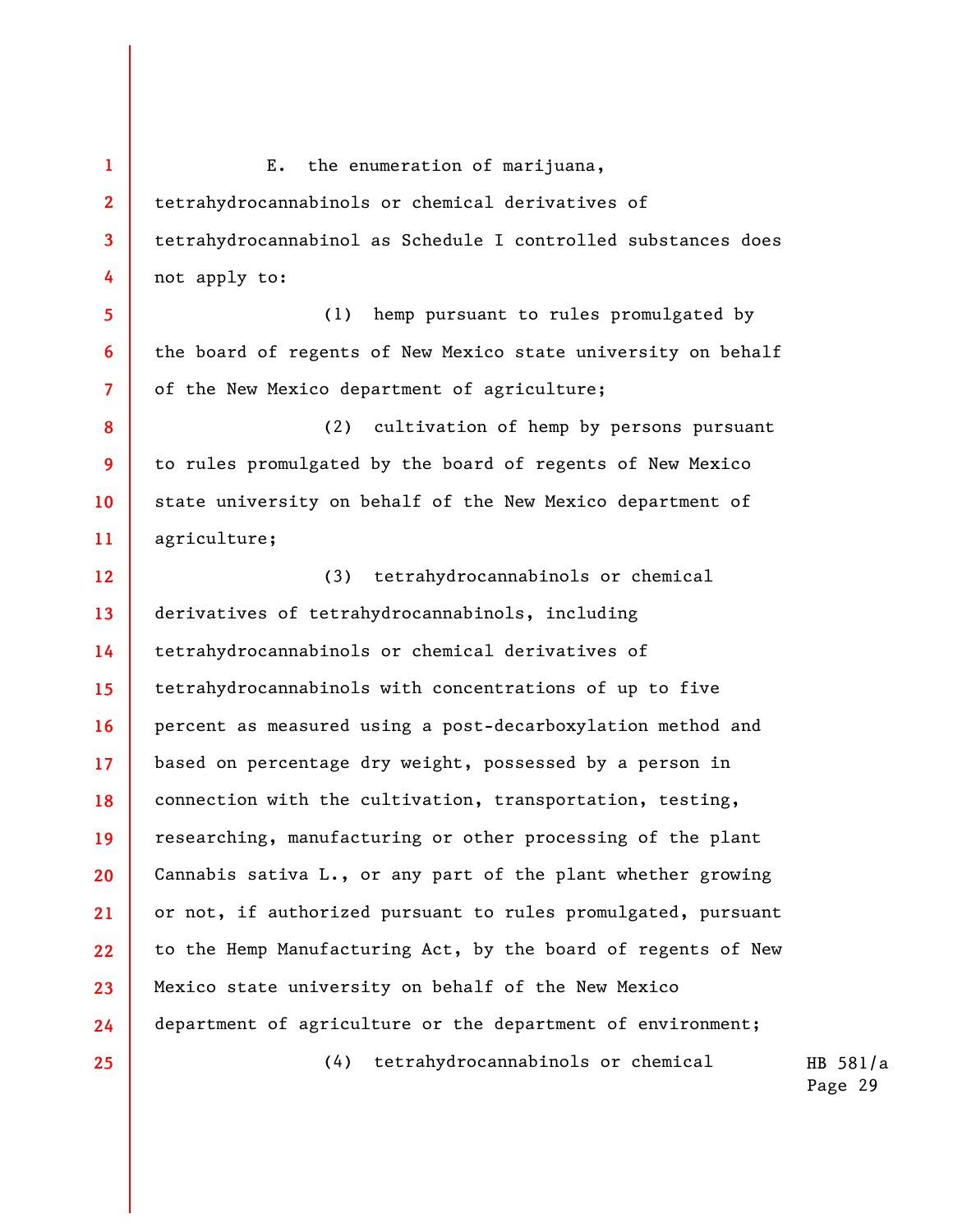**1 2 3 4 5 6 7 8 9 10**  derivatives of tetrahydrocannabinols, including tetrahydrocannabinols or chemical derivatives of tetrahydrocannabinols in any concentration possessed by a person in connection with the extraction of tetrahydrocannabinols or chemical derivatives of tetrahydrocannabinols, if authorized pursuant to rules promulgated, pursuant to the Hemp Manufacturing Act, by the board of regents of New Mexico state university on behalf of the New Mexico department of agriculture or the department of environment;

(5) the use of marijuana,

**11** 

**12 13 14 15 16**  tetrahydrocannabinols or chemical derivatives of tetrahydrocannabinol by certified patients pursuant to the Controlled Substances Therapeutic Research Act or by qualified patients pursuant to the provisions of the Lynn and Erin Compassionate Use Act; or

**17 18 19 20 21 22**  (6) the use, dispensing, possession, prescribing, storage or transport of a prescription drug that the United States food and drug administration has approved and that contains marijuana, a tetrahydrocannabinol derivative or a chemical derivative of tetrahydrocannabinol; and

**23 24 25**  F. controlled substances added to Schedule I by rule adopted by the board pursuant to Section 30-31-3 NMSA 1978."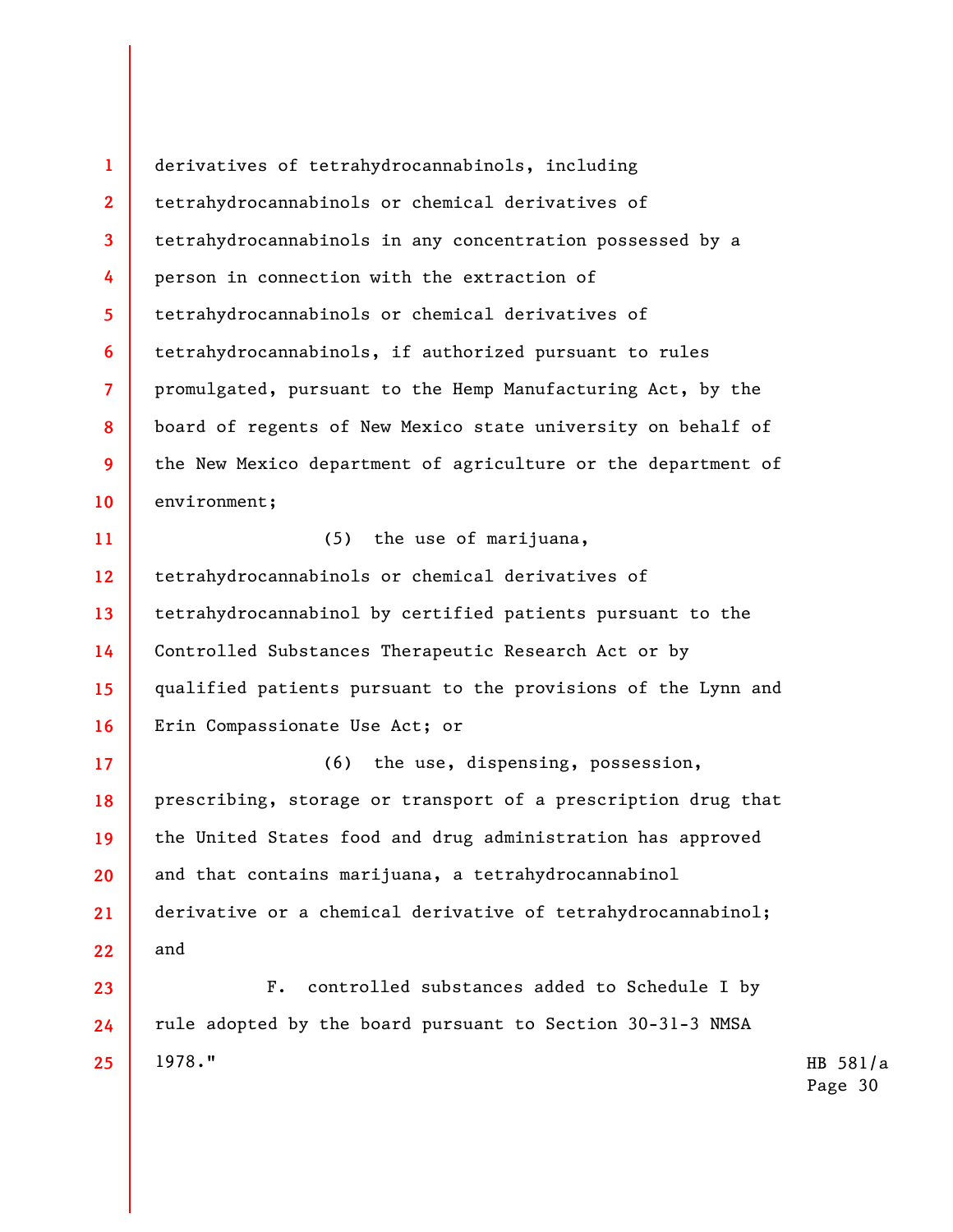**SECTION 11.** Section 76-24-2 NMSA 1978 (being Laws 2017, Chapter 140, Section 1) is amended to read:

"76-24-2. HEMP--NEW MEXICO DEPARTMENT OF AGRICULTURE--NEW MEXICO HEMP RESEARCH AND DEVELOPMENT FUND.--

A. The intent of this section is to bring New Mexico into compliance with federal law.

**1** 

**2** 

**3** 

**4** 

**5** 

**6** 

**7** 

**8** 

**9** 

**10** 

**11** 

**12** 

**23** 

**24** 

**25** 

B. Notwithstanding any other provision of law to the contrary, the board, through the New Mexico department of agriculture, shall issue licenses pursuant to rules enacted under Subsection C of this section to grow hemp for research and development, agricultural, agronomic, ecological, processing, sales and marketing purposes.

**13 14 15 16 17 18 19 20 21 22**  C. The board, on behalf of the director of the New Mexico department of agriculture, shall adopt rules to establish and carry out the provisions of this section, including requirements for licensure, training of law enforcement personnel, inspection, recordkeeping, fees not to exceed program costs and compliance processes. An institution of higher education, person or business that plans to grow hemp seed or hemp fiber shall obtain a grower's license by submitting an application to the New Mexico department of agriculture pursuant to promulgated rules.

D. A person who holds a license issued pursuant to this section may grow hemp for research and development, agricultural, agronomic, ecological, processing, sales and